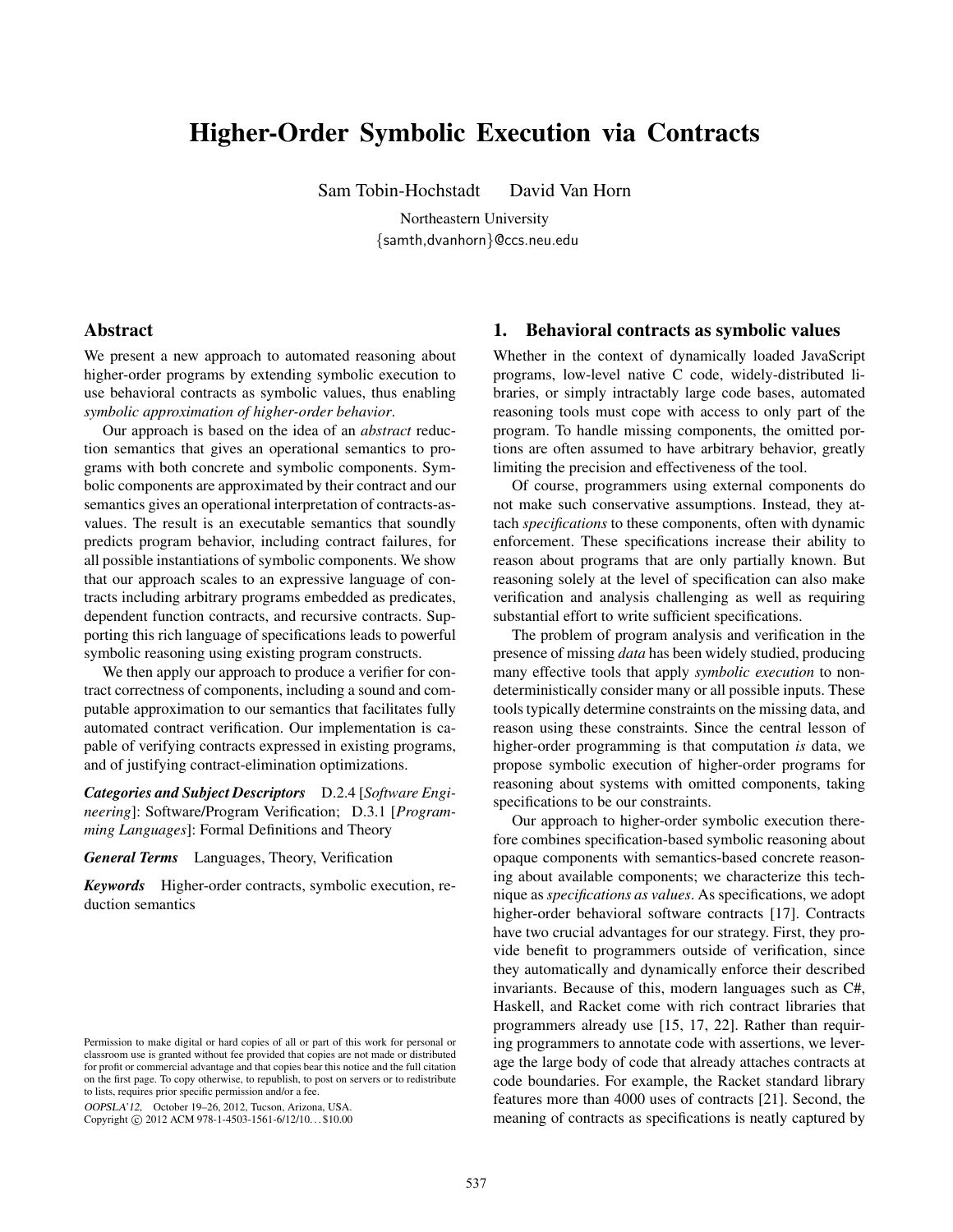```
(define-contract list/c
  (rec/c X (or/c empty? (cons/c nat? X))))
(module opaque
  (provide
    [insert (nat? (and/c list/c sorted?)
             -> (and/c list/c sorted?))]
    [\text{nums list}(c]))(module insertion-sort
  (require opaque)
  (define (foldl f l b)
    (if (empty? l) b
        (fold1 f (cdr 1) (f (car 1) b))))(define (sort l) (foldl insert l empty))
  (provide
    [sort
     (list/c \rightarrow (and/c list/c sorted?))])> (sort nums)
(• (and/c list/c sorted?))
```
<span id="page-1-0"></span>Figure 1. Verification of insertion sort

their dynamic semantics. As we shall see, we are able to turn the semantics of contract systems into tools for verification of programs with contracts. Verifying contracts holds promise both for ensuring correctness and improving performance: in existing Racket code, contract checks take more than half of the running time for large computations such as rendering documentation and type checking large programs [\[39](#page-17-4)].

Our plan is as follows: we begin with a review of contracts in the setting of Contract PCF [[12\]](#page-17-5) (§[2](#page-2-0)). Next, we extend Contract PCF with abstract values described by specifications, producing a core model of symbolic execution for our language of higher-order contracts, which we dub Symbolic PCF with Contracts (§[3\)](#page-3-0). This allows us to give non-deterministic behavior to programs in which any number of modules are omitted, represented only by their specifications; here given as contracts. We accomplish this by treating contracts as *abstract values*, with the behavior of any of their possible concrete instantiations.

Contracts as abstract values provides a rich domain of symbols, including precise specifications for abstract higherorder values. These values present new complications to soundness, addressed with a *demonic context*, a universal context for discovering blame for behavioral values (§[3.5\)](#page-5-0).

We then extend this core calculus to a model of programs with modules—including opaque modules whose implementation is not available—and a much richer contract language (§[4](#page-5-1)), modeling the functional core of Racket [\[19](#page-17-6)]. We show that our symbolic execution strategy soundly scales up from Symbolic PCF to this more complex language while preserving its advantages in higher-order reasoning. Moreover, the technique of describing symbolic values with contracts becomes even more valuable in an untyped setting.

As the modular semantics is uncomputable, this verification strategy is necessarily incomplete. To address this, we apply the technique of *abstracting abstract machines* [[42\]](#page-17-7) to derive first an abstract machine and then a computable approximation to our semantics from our reduction system  $(\S 5)$  $(\S 5)$ . We then turn our semantics into a tool for program verification which is integrated into the Racket toolchain and IDE (§[6\)](#page-13-0). Users can click a button and explore the behavior of their program in the presence of opaque modules, either with a potentially non-terminating semantics, or with a computable approximation. Finally, we discuss prior work in symbolic execution, verification of specifications, and analysis of higher-order programs (§[7\)](#page-14-0) and conclude.

Our semantics allows us to use contracts for verification in two senses: to verify that programs do not violate their contracts, and to verify rich properties of programs by expressing them as contracts. In fact, the semantics alone is, in itself, a program verifier. The execution of a modular program which runs without contract errors on any path is a verification that the concrete portions of the program never violate their contracts, no matter the instantiation of the omitted portions. This technique is surprisingly effective, particularly in systems with many layers, each of which use contracts at their boundaries. For example, the implementation of insertion sort in figure [1](#page-1-0) is verified to live up to its contract, which states that it always produces a sorted list. This verification works despite the omitted insert function, used in higher-order fashion as an argument to foldl.

*Contributions* We make the following contributions:

- 1. We propose *abstract reduction semantics* as a technique for higher-order symbolic execution. This is a variant of operational semantics that treats specifications as values, to enable modular reasoning about partially unknown programs.
- 2. We give an abstract semantics for a core typed functional language with contracts that equips symbolic values, represented as sets of contracts, with an operational interpretation. This semantics allows sound reasoning about opaque program components with rich specifications by soundly predicting program behavior for all possible instantiations of those opaque components. We then scale this semantics up to model a more realistic untyped language with modules and an expressive set of contract combinators.
- 3. We derive a sound and computable program analysis based on our semantics that can serve as the basis for automated program verification, optimization, and static debugging.
- 4. We provide a prototype implementation of an interactive verification environment based on our models that successfully verifies existing programs with contracts.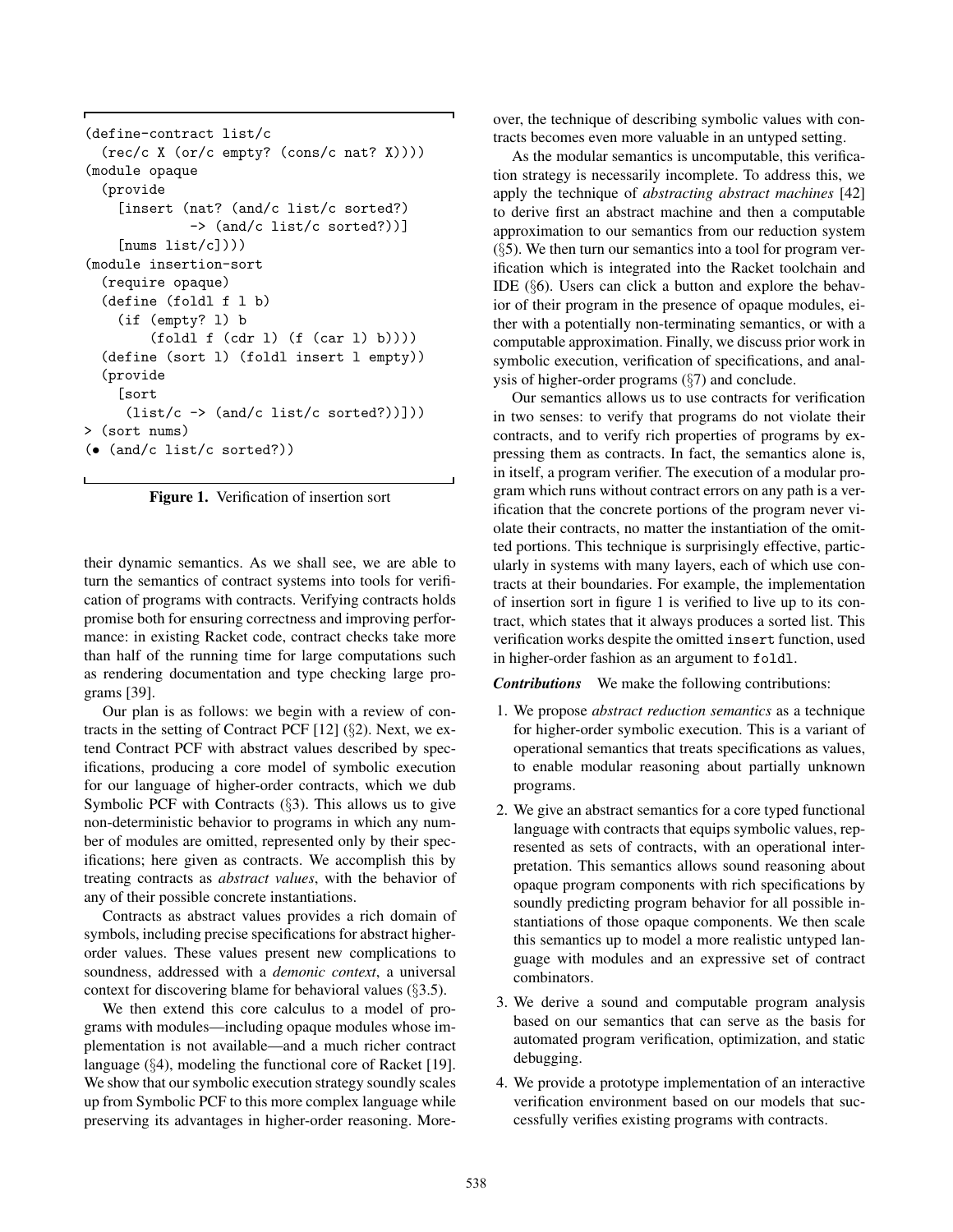# <span id="page-2-0"></span>2. Contracts and Contract PCF

The basic building block of our specification system is behavioral software contracts. Originally introduced by Meyer [\[31](#page-17-8)], contracts are executable specifications that sit at the boundary between software components. In a first-order setting, properly assessing which component violated a contract at run-time is straightforward. Matters are complicated when higher-order values such as functions or objects are included in the language. Findler and Felleisen [\[17](#page-17-0)] introduced the notion of *blame* and established a semantic framework for properly assessing blame at run-time in a higher-order language, providing the theoretical basis for contract systems such as Racket's.

| (module double)                                             |
|-------------------------------------------------------------|
| (provide [dbl ((even? -> even?)                             |
| $\rightarrow$ (even? $\rightarrow$ even?))])                |
| $(\text{define db1 } (\lambda (f) (\lambda (x) (f (f x))))$ |
| $>$ (dbl ( $\lambda$ (x) 7))                                |
| ton-level broke the contract on $dh$ ].                     |

*top-level broke the co expected* <even?>*, given:* 7

To illustrate, consider the program above, which consists of a module and top-level expression. Module double provides a dbl function that implements twice-iterated application, operating on functions on even numbers. The top-level expression makes use of the dbl function, but incorrectly dbl is applied to a function that produces 7.

Contract checking and blame assignment in a higherorder program is complicated by the fact that it is not decidable in general whether the argument of dbl is a function from and to even numbers. Thus, higher-order contracts are pushed down into delayed lower-order checks, but care must be taken to get blame right. In our example, the top-level is blamed, and rightly so, even though even? witnesses the violation when f is applied to x while executing dbl.

## 2.1 Contract PCF

Dimoulas et al. [\[12](#page-17-5), [13](#page-17-9)] introduce Contract PCF as a core calculus for the investigation of contracts, which we take as the starting point for our model. CPCF extends PCF [[33\]](#page-17-10) with contracts for base values and first-class functions. We provide a brief recap of the syntax and semantics of CPCF.

Contracts for flat values,  $\text{flat}(E)$ , employ predicates that may use the full expressive power of CPCF. Function contracts,  $C_1 \mapsto C_2$ , consist of a pre-condition contract  $C_1$  for the argument to the function and a post-condition contract  $C_2$  for the function's result. Dependent function contracts,  $C_1 \mapsto \lambda X.C_2$ , bind X to the argument of the function in the post-condition contract  $C_2$ , and thus express a dependency between a function's input and result. In the remainder of the paper, we treat the non-dependent function contract  $C_1 \mapsto C_2$ as shorthand for  $C_1 \mapsto \lambda X.C_2$  where X is fresh.

## PCF with Contracts

| <b>Types</b> | $T \nightharpoonup B \mid T \to T \mid \text{con}(T)$                                                   |                    |
|--------------|---------------------------------------------------------------------------------------------------------|--------------------|
|              | Base types $B ::= N   B$                                                                                |                    |
| Terms        | $E$ ::= $A   X   E E   \mu X : T.E  $ if $E E E$                                                        |                    |
|              | $ O_1(E)   O_2(E,E)  $ mon $^{f,f}_{f}(C,E)$                                                            |                    |
|              | Operations $O_1 ::=$ zero?   false?                                                                     |                    |
|              | $O_2 ::= +   -   \wedge   \vee   $                                                                      |                    |
| Contracts    | $C$ ::= flat(E) $ C \mapsto C   C \mapsto \lambda X : T.C$                                              |                    |
| Answers      | $A := V   \mathcal{E}[\text{blame}_f^f]$                                                                |                    |
| Values       | $V ::= \lambda X : T.E   0   1   -1   \ldots   \text{tt}   \text{ff}$                                   |                    |
| Evaluation   | $\mathcal{E}$ ::= $[\ ]\mathcal{E} E \mathcal{E} V \mathcal{E} O_2(\mathcal{E}, E) O_2(V, \mathcal{E})$ |                    |
| contexts     | $ O_1(\mathcal{E}) $ if $\mathcal{E} E E  $ mon ${}^{f,g}_b(C,\mathcal{E})$                             |                    |
|              | <b>Semantics for PCF with Contracts</b>                                                                 | $E \longmapsto E'$ |
|              | if tt $E_1 E_2 \longmapsto E_1$                                                                         |                    |
|              | ifff $E_1 E_2 \longmapsto E_2$                                                                          |                    |
|              | $(\lambda X: T.E) V \longmapsto [V/X]E$                                                                 |                    |

A contract  $C$  is attached to an expression with the monitor construct mon $f_h^{f,g}(C, E)$ , which carries three labels: f, g, and h, denoting the names of components which may be blamed for contract failure. (An implementation would synthesize these names from the source code.) The monitor checks any interaction between the expression and its context is in accordance with the contract.

Component labels play an important role in case a contract failure is detected during contract checking. In such a case, blame is assigned with the blame $_g^f$  construct, which states that the component named  $f$  broke its contract with  $g$ .

CPCF is equipped with a standard type system for PCF plus the addition of a contract type  $con(T)$ , which denotes the set of contracts for values of type  $T$  [[12,](#page-17-5) [13](#page-17-9)]. The type system is straightforward, so for the sake of space, we defer the details to an appendix  $(\S A.1)$  $(\S A.1)$ .

The semantics of CPCF are given as a call-by-value reduction relation on programs. One-step reduction  $E \mapsto E'$ is defined above, contextually closed over evaluation contexts  $\mathcal{E}$ ; its reflexive transitive closure is written  $E \longmapsto E'.$ 

The first five cases of the reduction relation are standard for PCF. The remaining two cases implement contract checking for function contracts and flat contracts, respectively. The monitor of a function contract on a function reduces to a function that monitors its input with reversed blame labels and monitors its output with the origi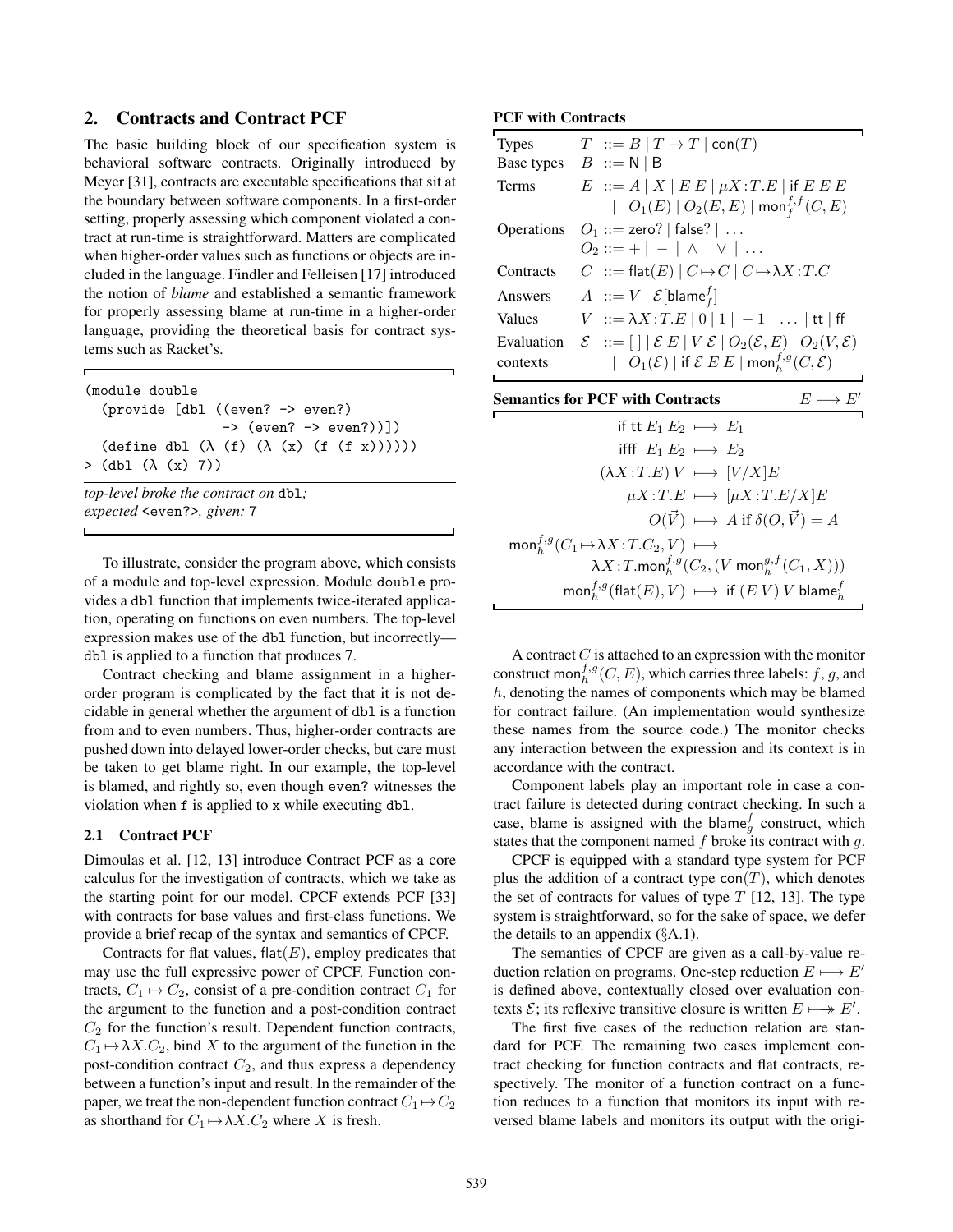nal blame labels.<sup>[1](#page-3-1)</sup> The monitor of a flat contract reduces to an if-expression which tests whether the predicate holds. If it does, the value is returned. Otherwise, a contract error is signaled with appropriate blame.

# <span id="page-3-0"></span>3. Symbolic PCF with Contracts

We now present an extension to Contract PCF and its semantics that enriches the language with *symbolic values*, drawn from the language of contracts. The key idea of SCPCF is to take the values of CPCF as "pre"-values  $U$  and add a notion of an unknown values (of type T), written " $\bullet^T$ ". Purely unknown values have arbitrary behavior, but we refine unknowns by attaching a set of contracts that specify an agreement between the program and the missing component. Such refinements can guide an operational characterization of a program. Pre-values are refined by a set of contracts to form a value,  $U/C$ , where C ranges over sets of contracts.

The high-level goal of the following semantics is to enable the running of programs with unknown components. The main requirement is that the results of running such computations should soundly and precisely approximate the result of running that same program after replacing an unknown with *any* allowable value. More precisely, if a program involving some value  $V$  produces an answer  $A$ , then abstracting away that value to an unknown should produce an approximation of A:

if 
$$
\mathcal{E}[V] \longmapsto A
$$
 and  $\vdash V : T$ , then  $\mathcal{E}[\bullet^T] \longmapsto A'$ ,

where  $A'$  "approximates"  $A$ .

*Notation:* Abstract (or synonymously: symbolic) values  $\hat{V}$ range over values of the form  $\bullet^T/\mathcal{C}$ . Whenever the refinement of a value is irrelevant, we omit the  $C$  set. We write  $V \cdot C$  for  $U/C \cup \{C\}$  where  $V = U/C$ .

The semantics given below replace that of section [2,](#page-2-0) equipping the operational semantics with an interpretation of symbolic values. (The semantics of contract checking is deferred for the moment.)

To do so requires two changes:

- 1. the  $\delta$  relation must be extended to interpret operations when applied to symbolic values, and
- 2. the one-step reduction relation must be extended to the cases of (1) branching on a (potentially) symbolic value, and (2) applying a symbolic function.

#### 3.1 Operations on symbolic values

Typically, the interpretation of operations is defined by a function  $\delta$  that maps an operation and argument values to

<span id="page-3-1"></span><sup>1</sup> For simplicity, we present the so-called *lax* dependent contract rule; our implementation uses *indy* [\[13](#page-17-9)], obtained by replacing the contractum with:

$$
\lambda X\!:\!T\!\text{.mon}^{f,g}_{h}\big([\text{mon}^{f,h}_{h}(C_1,X)/X]C_2,V\text{ mon}^{g,f}_{h}(C_1,X)\big).
$$

## Symbolic PCF with Contracts

| Prevalues $U ::= \bullet^T   \lambda X : T.E   0   1   -1   \dots   \text{tt}   \text{ff}$ |
|--------------------------------------------------------------------------------------------|
| Values $V ::= U / \{C, \dots\}$                                                            |

| Semantics for Symbolic PCF with Contracts $E \mapsto E'$                                                                                          |
|---------------------------------------------------------------------------------------------------------------------------------------------------|
| if $V E_1 E_2 \mapsto E_1$ if $\delta$ (false?, $V$ ) $\ni$ ff                                                                                    |
| if $V E_1 E_2 \mapsto E_2$ if $\delta$ (false?, $V$ ) $\ni$ tt                                                                                    |
| $(\lambda X : T.E) V \longmapsto [V/X]E$                                                                                                          |
| $\mu X : T.E \longmapsto [\mu X : T.E/X]E$                                                                                                        |
| $O(\vec{V}) \longmapsto A$ if $\delta(O, \vec{V}) \ni A$                                                                                          |
| $\left(\bullet^{T\to T'}/\mathcal{C}\right)V \longmapsto \bullet^{T'}/\left\{[V/X]C_2 \mid C_1 \mapsto \lambda X : T.C_2 \in \mathcal{C}\right\}$ |
| $\left(\bullet^{T\to T'}/\mathcal{C}\right)V \longmapsto$ havoc $_TV$                                                                             |

an answer, e.g.  $\delta(\text{add1}, 0) = 1$ . The result of applying a primitive may either be a value in case the operation is defined on its given arguments, or blame in case it is not.

The extension of  $\delta$  to interpret symbolic values is largely straightforward. It starts by generalizing  $\delta$  from a function from an operation and values to an answer, to a relation between operations, values, and answers (or equivalently, to a function from an operation and values to *sets* of answers). This enables multiple results when a symbolic value does not convey enough information to uniquely determine a single result. For example,  $\delta$ (zero?, 0) = {tt}, but  $\delta$ (zero?,  $\bullet^N$ ) = {tt, ff}. From here, all that remains is adding appropriate clauses to the definition of  $\delta$  for handling symbolic values. As an example, the definition includes:

$$
\delta(+, V_1, V_2) \ni \bullet^N, \text{ if } V_1 \text{ or } V_2 = \bullet^N/\mathcal{C}.
$$

The remaining cases are similarly straightforward.

The revised reduction relation reduces an operation, nondeterministically, to any answer in the  $\delta$  relation.

#### 3.2 Branching on symbolic values

The shift from the semantics of section [2](#page-2-0) to section [3](#page-3-0) also involves what appears to be a cosmetic change in the reduction of conditionals, e.g., from

if tt  $E_1 E_2 \mapsto E_1$ 

to

if 
$$
V E_1 E_2 \mapsto E_1
$$
 if  $\delta$ (false?,  $V$ )  $\ni$  ff.

In the absence of symbolic values, the two relations are equivalent, but once symbolic values are introduced, the latter handles branching on potentially symbolic values by deferring to  $\delta$  to determine if V is possibly true. Consequently branching on  $\bullet^B$  results in both  $E_1$  and  $E_2$  since  $\delta$ (false?,  $\bullet^B$ ) = {tt, ff}. Without this slight refactoring for conditionals, additional cases for the reduction relation are required, and these cases would largely mimic the existing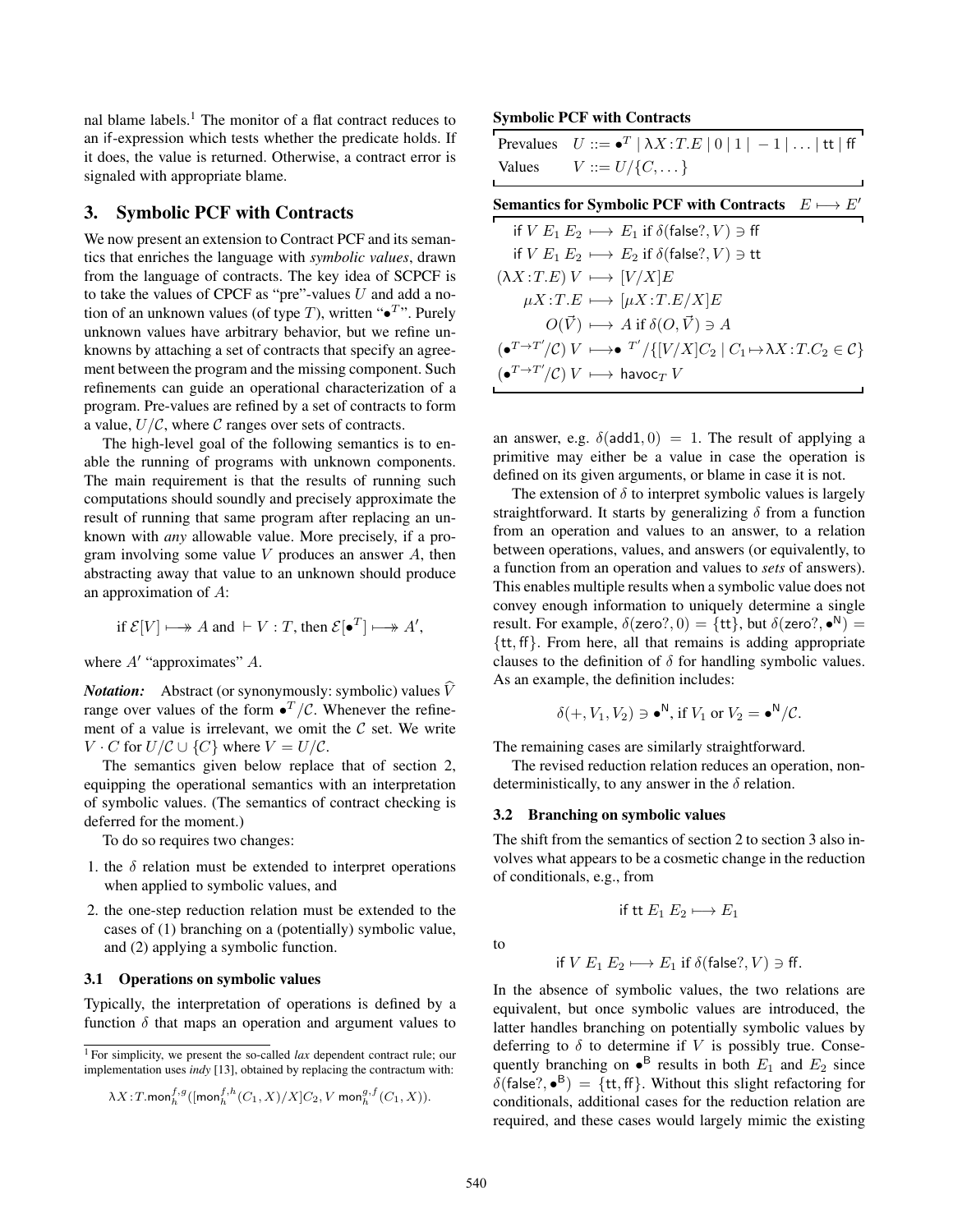if reductions. By reformulating in terms of  $\delta$ , we enable the uniform reduction of abstract and concrete values.

## 3.3 Applying symbolic functions

When applying a symbolic function  $V$ , the reduction relation must take two distinct possibilities into account. The first is that although the argument to the symbolic function escapes, no failure occurs in the unknown context, so the function returns an abstract value refined by the range contracts of the function. The second is that the use of  $V$  in a unknown context results in the blame of  $V$ . To discover if blaming  $V$ is possible we rely upon a havoc function, which iteratively explores the behavior of  $V$  for possible blame. Its only purpose is to uncover blame, thus it never produces a value; it either diverges or blames  $V$ . In this simplified model, the only behavioral values are functions, so we represent all possible uses of the escaped value by iteratively applying it to unknown values. This construction represents a universal "demonic" context to discover a way to blame  $V$  if possible, and we have named the function havoc to emphasize the analogy to Boogie's havoc function [\[14](#page-17-11)], which serves the same purpose, but in a first-order setting.

The havoc function is indexed by the type of its argument. At base type, values do not have behavior, so havoc simply produces a diverging computation. At function type, havoc produces a function that applies its argument to an appropriately typed unknown input value and then recursively applies havoc at the result type to the output:

$$
\begin{aligned} \mathsf{havoc}_B = \mu \mathsf{x}.\mathsf{x} \\ \mathsf{havoc}_{T\to T'} = \lambda \mathsf{x}.\tT \to T'.\mathsf{havoc}_{T'}(\mathsf{x}\bullet^T) \end{aligned}
$$

This means that havoc $TV$  either diverges or produces blame, and thus never introduces spurious results, and further that applications of havoc $<sub>T</sub>$  can be given whatever type</sub> is required for the context.

To see how havoc finds all possible errors in a term, consider the following function guarded by a contract (the mon function wraps a value with a contract):

$$
\mathsf{mon}(\lambda\mathsf{f}\!:\!\mathsf{N}\to\mathsf{N}.\mathsf{sqrt}\;(\mathsf{f}\;0),(\mathsf{any}\!\mapsto\!\mathsf{any})\!\mapsto\!\mathsf{any})
$$

where any is the trivial contract flat( $\lambda x$ .tt) and sqrt has the type  $N \to N$  and contract flat(positive?)  $\mapsto$  flat(positive?). If we then apply havoc to this term at the appropriate type, it will supply the input  $\bullet^{N \to N}$  for f. When this abstract value is applied to 0, it reduces both to havoc<sub>N</sub> 0, a diverging term that produces no blame, and the symbolic number  $\bullet^N$ . Finally, sqrt is applied to  $\bullet^N$ , which both passes and fails the contract check on sqrt, since  $\bullet^N$  represents both positive and non-positive numbers; the latter demonstrates the original function could be blamed.

In contrast, if the original term was wrapped in the contract (any  $\mapsto$  flat(positive?))  $\mapsto$  any, then the abstract value  $\bullet^{N\rightarrow N}$  would have been wrapped in the contract any  $\mapsto$ 

flat(positive?). When the wrapped abstract function is applied to 0, it then produces the more precise abstract value  $\bullet^N$  · flat(positive?) as the input to sqrt and fails to blame the original function.

The ability of havoc to find blame if possible is key to our soundness result.

## <span id="page-4-0"></span>3.4 Contract checking symbolic values

We now turn to the revised semantics for contract checking reductions in the presence of symbolic values. The key ideas are that we

- 1. avoid checking any contracts which a value provably satisfies, and
- 2. add flat contracts to a value's refinement set whenever a contract check against that value succeeds.

To implement the first idea, we add a reduction relation that sidesteps a contract check and just produces the checked value whenever the value proves it satisfies the contract. To implement the second idea, we revise the flat contract checking reduction relation to produce not just the value, but the value refined by the contract in the success branch of a flat contract check.

## Contract checking, revisited

monf,g <sup>h</sup> (C, V ) !−→ V if & V : C ✓ monf,g <sup>h</sup> (flat(E), V ) !−→ if (E V ) (<sup>V</sup> · flat(E)) blame<sup>f</sup> <sup>g</sup> if \* & V : flat(E) ✓ monf,g <sup>h</sup> (C<sup>1</sup> !→λX :T.C2, V ) !−→ λX :T.monf,g <sup>h</sup> (C2, V mong,f <sup>h</sup> (C1, X)) if \* & V : C<sup>1</sup> !→λX :T.C<sup>2</sup> ✓

The judgment  $\vdash V : C \checkmark$  denotes that V provably satisfies the contract  $C$ , which we read as " $V$  proves  $C$ ." Our system is parametric with respect to this provability relation and the precision of the symbolic semantics improves as the power of the proof system increases. For concreteness, we begin by considering the following simple, yet useful proof system which asserts a symbolic value proves any contract it is refined by:

$$
\cfrac{C \in \mathcal{C}}{\vdash V / \mathcal{C} : C \blacktriangledown}
$$

As we will see subsequently, this relation can easily be extended to handle more sophisticated reasoning.

Taken together, the revised contract checking relation and proves relation allow values to remember contracts once they are checked and to avoid rechecking in subsequent computations. Consider the following program with abstract pieces:

$$
\begin{array}{ll}\text{let keygen} = \text{mon}(\text{unit} \mapsto \text{flat}(\text{prime}?), \bullet) \\ \text{rsa} &= \text{mon}(\text{flat}(\text{prime}?) \mapsto (\text{any} \mapsto \text{any}), \bullet) \\ \text{in rsa (keygen () )} \text{ "Plaintext"}\end{array}
$$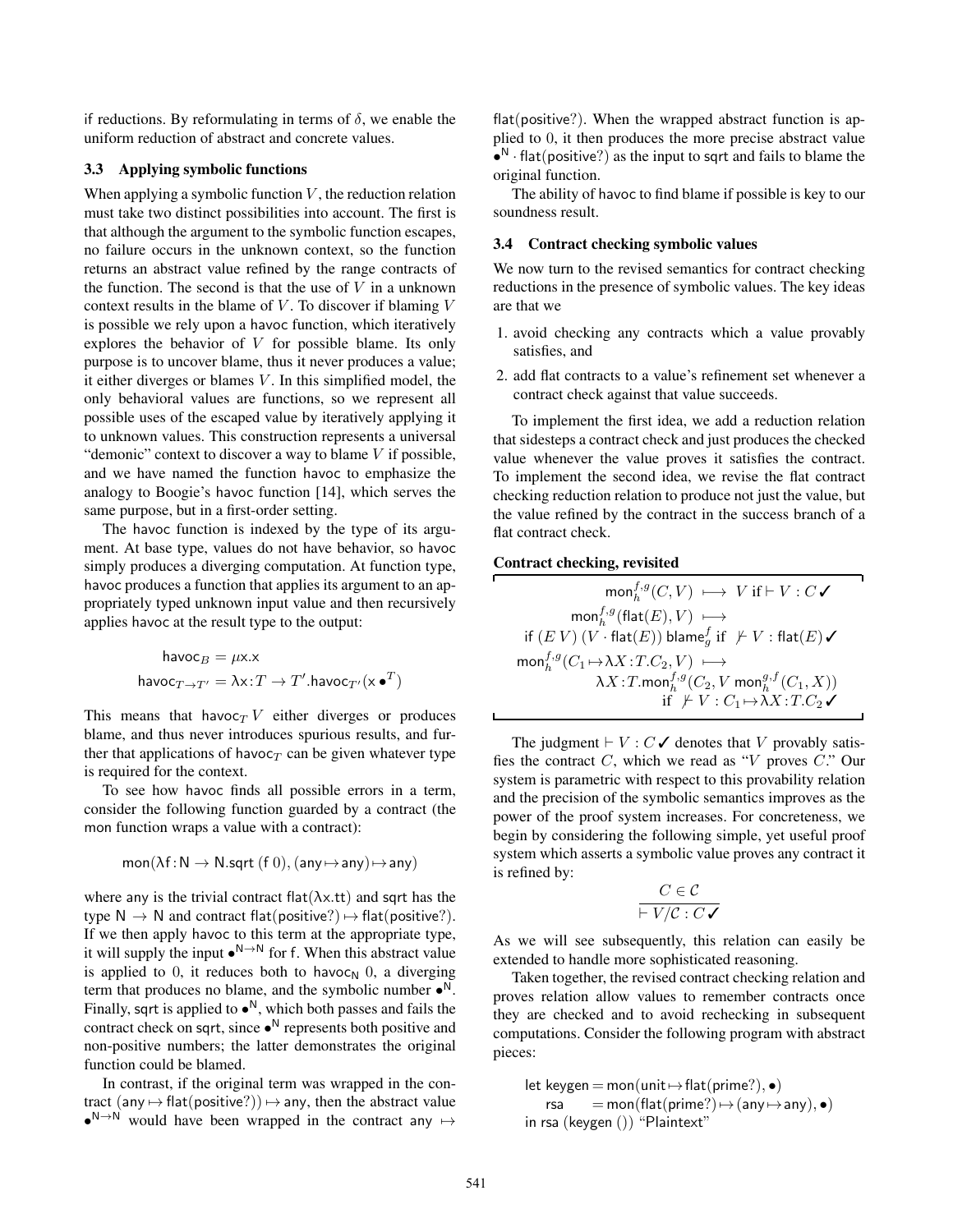When invoking keygen, the result is an abstract value since keygen's source is not available to be verified. However, this abstract value *remembers* the prime? contract, meaning that our semantics correctly predicts that the top level application does not break rsa's contract by providing a composite number. This verifies that regardless of the implementation of keygen and rsa, which may themselves be buggy, their *composition* is verified to uphold its obligations.

## <span id="page-5-0"></span>3.5 Soundness

Soundness relies on the definition of approximation between terms. We write  $E \subseteq E'$  to mean E' *approximates* E, or conversely E *refines* E" . The basic intuition for approximation is an abstract value, which can be thought of as standing for a set of acceptable concrete values, approximates a concrete value if that value is in the set the abstract value denotes.

Since the  $\bullet^T$  value stands for any value of type T, we have the following axiom:

$$
\frac{\vdash V : T}{V \sqsubseteq \bullet^T}
$$

(In subsequent judgments, we assume both sides of the approximation relation are typable at the same type and thus omit type annotations and judgments.) A monitored expression is approximated by its contract:

$$
\overline{\mathrm{mon}(C,E) \sqsubseteq \bullet \cdot C}
$$

To handle the approximation of wrapped functions, we employ the following rule, which matches the right-hand side of the reduction relation for the monitor of a function:

 $(\lambda X. \text{mon}(D, (V \text{ mon}(C, X)))) \sqsubseteq \bullet \cdot C \mapsto \lambda X. D$ 

Arbitrary additional contract refinements may be introduced on the approximated value as follows:

$$
\overline{V\cdot C\sqsubseteq V}
$$

A contract may be eliminated when a value proves it:

$$
\frac{\vdash V : C \blacktriangleleft}{V \sqsubseteq V \cdot C}
$$

If an expression approximates a monitored expression, it's OK to monitor the approximating expression too:

$$
\frac{\text{mon}(C, E) \sqsubseteq E'}{\text{mon}(C, E) \sqsubseteq \text{mon}(C, E')}
$$

Finally,  $\sqsubseteq$  is reflexively, transitively, and compatibly closed.

Theorem 1 (Soundness of Symbolic PCF with Contracts). *If*  $E \subseteq E'$  *and*  $E \longmapsto A$ *, then there exists some* A' *such that*  $E' \longmapsto A'$  *where*  $A \sqsubseteq A'$ *.* 

*Proof.* (Sketch) The proof follows from (1) a completeness result for havoc, which states that if  $\mathcal{E}[V] \longmapsto \mathcal{E}$  "[blame<sup> $\ell$ </sup>] where  $\ell$  is not in  $\mathcal{E}$ , then havoc  $V \longmapsto \mathcal{E}''$ [blame<sup> $\ell$ </sup>], and (2) the following main lemma: if  $E_1 \longmapsto E'_1 \neq \mathcal{E}[\text{blame}_g^f]$ , and  $E_1 \sqsubseteq E_2$ , then  $E_2 \longmapsto E'_2$  and  $E'_1 \sqsubseteq E'_2$ , which is in turn proved reasoning by cases on  $E_1 \longmapsto E'_1$  and appealing to auxiliary lemmas that show approximation is preserved by substitution and primitive operations. The full proof for the enriched system of section [4](#page-5-1) is given in section [4.5.](#page-9-0)  $\Box$ 

The soundness result achieves the high-level goal stated at the beginning of this section: we have constructed an *abstract reduction semantics* for the sound symbolic execution of programs such that their symbolic execution approximates the behavior of programs for *all possible instantiations* of the opaque components. In particular, we can verify pieces of programs by running them with missing components, refined by contracts. If the abstract program does not blame the known components, *no context can cause those components to be blamed.*

## <span id="page-5-1"></span>4. Symbolic Core Racket

Having developed the core ideas of our symbolic executor for programs with contracts, we extend our language to an *untyped* core calculus of modular programs with data structures and rich contracts. This forms a core model of a realistic programming language, Racket [[19\]](#page-17-6). In addition to closely modeling our target language, omitting types places a greater burden on the contract system and symbolic executor. As we see in this section, ours is up to the job.

To SCPCF we add pairs, the empty list, and related operations; contracts on pairs; recursive contracts; and conjunctive and disjunctive contracts. Predicates, as before, are expressed as arbitrary programs within the language itself. Programs are organized as a set of module definitions, which associate a module name with a value and a contract. Contracts are established at module boundaries and here express an agreement between a module and the external context. The contract checking portion of the reduction semantics monitors these agreements, maintaining sufficient information to blame the appropriate party in case a contract is broken.

#### 4.1 Syntax

The syntax of our language is given in figure [2.](#page-6-0) We write  $\vec{E}$  for a possibly-empty sequence of E, and treat these sequences as sets where convenient. Portions highlighted in gray are the key extensions over SCPCF, as presented in earlier sections.

A program  $P$  consists of a sequence of modules followed by a main expression. Modules are second-class entities that name a single value along with a contract to be applied to that value; module names are in scope throughout the program. *Opaque modules* are modules whose body is •. Expressions now include module references, labeled by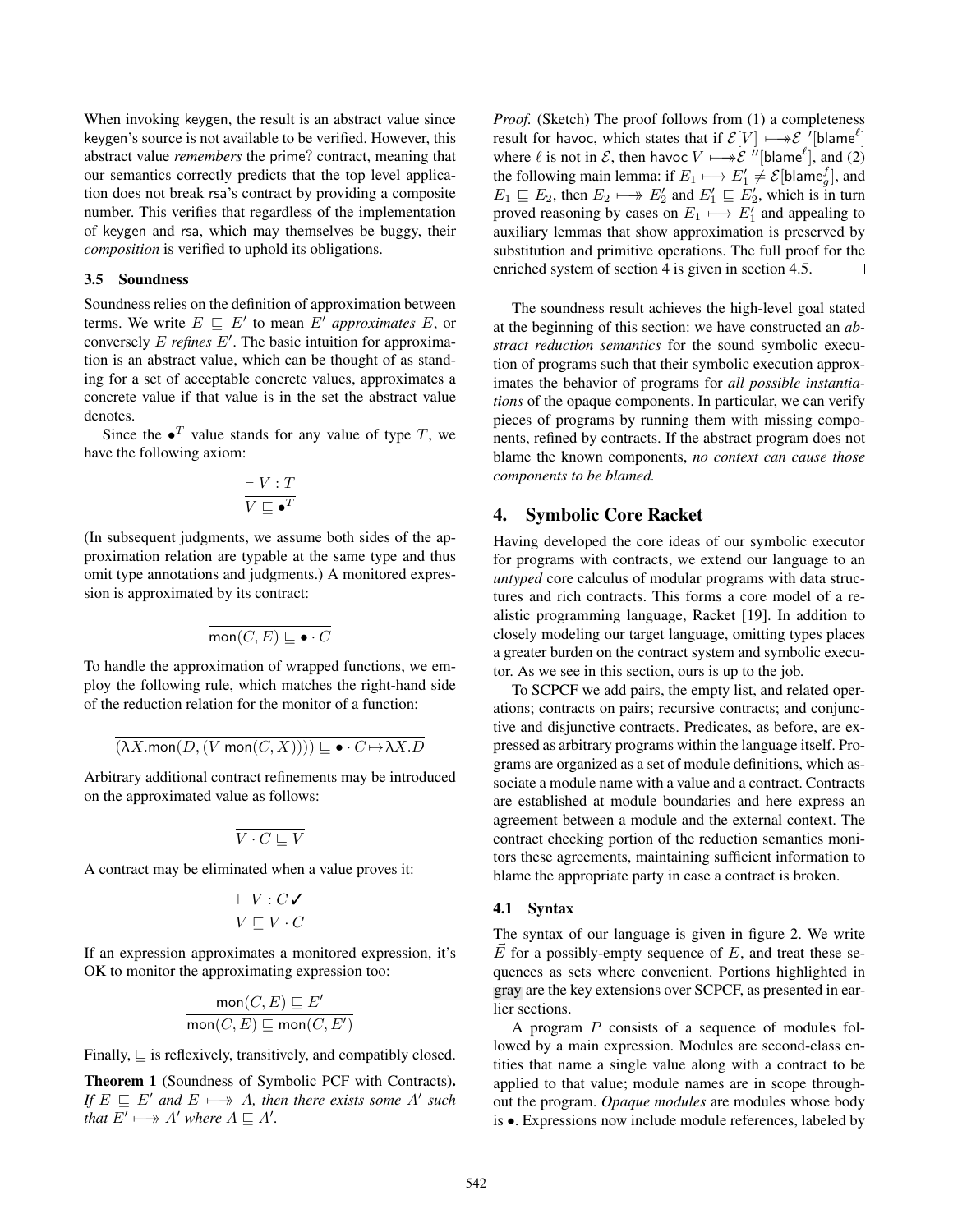|                  | $P,Q ::= \overrightarrow{M}E$                                                                           |
|------------------|---------------------------------------------------------------------------------------------------------|
|                  | $M, N ::=$ (module $f C V$ )                                                                            |
|                  | $E, E' ::= \int f^{\ell}  X  A  E E^{\ell}$   if $E E E  O \vec{E}^{\ell}   \mu X.E$                    |
|                  | mon ${}^{\ell,\ell}_\ell(C,E)$                                                                          |
|                  | $U$ ::= $n \mid \text{tt} \mid \text{ff} \mid (\lambda X.E) \mid \bullet \mid (V, V) \mid \text{empty}$ |
| $V$ ::= $U/C$    |                                                                                                         |
|                  | $C, D ::= X   C \mapsto \lambda X.C   \text{flat}(E)$                                                   |
|                  | $\langle C, C \rangle \mid C \vee C \mid C \wedge C \mid \mu X.C$                                       |
| $\overline{O}$   | $ ::=$ add1   car   cdr   cons   +   =   o?                                                             |
|                  | $o?$ ::= nat?   bool?   empty?   cons?   proc?   false?                                                 |
| $\boldsymbol{A}$ | $\ ::= \quad V \mid \mathcal{E}[\text{blame}_{\ell}^{\ell}]$                                            |
|                  |                                                                                                         |

<span id="page-6-0"></span>Figure 2. Syntax of Symbolic Core Racket

the module they appear in; this label is used as the negative party for the module's contract. Applications are also labeled; this label is used if the application fails. Pair values and the empty list constant are standard, along with their operations. Since the language is untyped, we add standard type predicates such as nat?.

The new contract forms include pair contracts,  $\langle C,D \rangle$ , conjunction,  $C \wedge D$ , and disjunction,  $C \vee D$ , of contracts, and explicit recursive contracts with contract variables,  $\mu X.C.$ 

Contract checks mon $f_h^{f,g}(C, E)$ , which will now be inserted automatically by the operational semantics, take all of their labels from the names of modules, with the third label h representing the module in which the contract originally appeared. As before, f represents the positive party to the contract, blamed if the expression does not meet the contract, and  $q$  is the negative party, blamed if the context does not satisfy its obligations. Whenever these annotations can be inferred from context, we omit them; in particular, in the definition of relations, it is assumed all checks of the form mon $(C, E)$  have identical annotations. We omit labels on applications whenever they provably cannot be blamed, e.g. when the operand is known to be a function.

A blame expression, blame  $\ell_{\ell}$ , now indicates that the module (or the top-level expression) named by  $\ell$  broke its contract with  $\ell'$ , which may be the name of a module f, the top-level expression  $\dagger$ , or the language, indicated by Λ, in the case of primitive errors.

*Syntactic requirements:* We make the following assumptions of initial programs P: programs are closed, every module reference and application is labeled with the enclosing module name, or  $\dagger$  for the top-level expression, operations are applied with the correct arity, abstract values only appear in opaque module definitions, and no monitors or blame expressions appear in source programs.

We also require that recursive contracts be *productive*, meaning either a function or pair contract constructor must occur between binding and reference. We also require that contracts in the source program are closed, both with respect to  $\lambda$ -bound and contract variables. Following standard practice, we will say that a contract is *higher-order* if it syntactically contains a function contract; otherwise, the contract is *flat*. Flat contracts can be checked immediately, whereas higher-order contracts potentially require delayed checks. All predicate contracts are necessarily flat.

**Disjunction of contracts:** For disjunctions, we require that at most one disjunct is higher-order and without loss of generality, we assume it is the right disjunct. The reason for this restriction is that we must choose at the time of the *initial* check of the contract which disjunct to use—we cannot just try both because higher-order checks must be delayed. In Racket, disjunction is thus restricted to contracts that are distinguishable in a first-order way, which we simplify to the restriction that only one can be higher-order.

## 4.2 Reductions

Evaluation is modeled with one-step reduction on programs,  $P \longmapsto Q$ . Since the module context consists solely of syntactic values, all computation occurs by reduction of the toplevel expression. Thus program steps are defined in terms of top-level expression steps, carried out in the context of several module definitions. We model this with a reduction relation on expressions in a module context, which we write  $\vec{M} \vdash E \longmapsto E'$ . We omit the the module context where it is not used and write  $E \mapsto E'$  instead. Our reduction system is given with evaluation contexts, which are identical to those of SCPCF in section [3.](#page-3-0)

We present the definition of this relation in several parts.

#### 4.2.1 Applications, operations, and conditionals

First, the definition of procedure applications, conditionals, and primitive operations is as usual for a call-by-value language. Primitive operations are interpreted by a  $\delta$  relation (rather than a function), just as in section [3.](#page-3-0) The reduction relation for these terms is defined as follows:

| <b>Basic reductions</b>                           |                                                              | $E \mapsto E'$                       |
|---------------------------------------------------|--------------------------------------------------------------|--------------------------------------|
| $((\lambda X.E) V)^{\ell} \longrightarrow [V/X]E$ |                                                              |                                      |
|                                                   | $(VV')^{\ell} \longrightarrow \text{blame}^{\ell}_{\Lambda}$ | if $\delta$ (proc?, $V$ ) $\ni$ ff   |
| $(O\vec{V})^{\ell} \rightarrow A$                 |                                                              | if $\delta(O^{\ell}, \vec{V}) \ni A$ |
| if $V E E' \longrightarrow E$                     |                                                              | if $\delta$ (false?, $V$ ) $\ni$ ff  |
| if $V E E' \longrightarrow E'$                    |                                                              | if $\delta$ (false?, $V$ ) $\ni$ tt  |
|                                                   |                                                              |                                      |

Again, we rely on  $\delta$  not only to interpret operations, but also to determine if a value is a procedure or ff; this allows uniform handling of abstract values, which may (depending on their remembered contracts) be treated as both true and false. We add a reduction to blame<sub> $\Lambda$ </sub> when applications are misused; the program has here broken the contract with the language, which is no longer checked statically by the type system as it was in SCPCF. Additionally, our rules for if follow the Lisp tradition, which Racket adopts, in treating all non-ff values as true.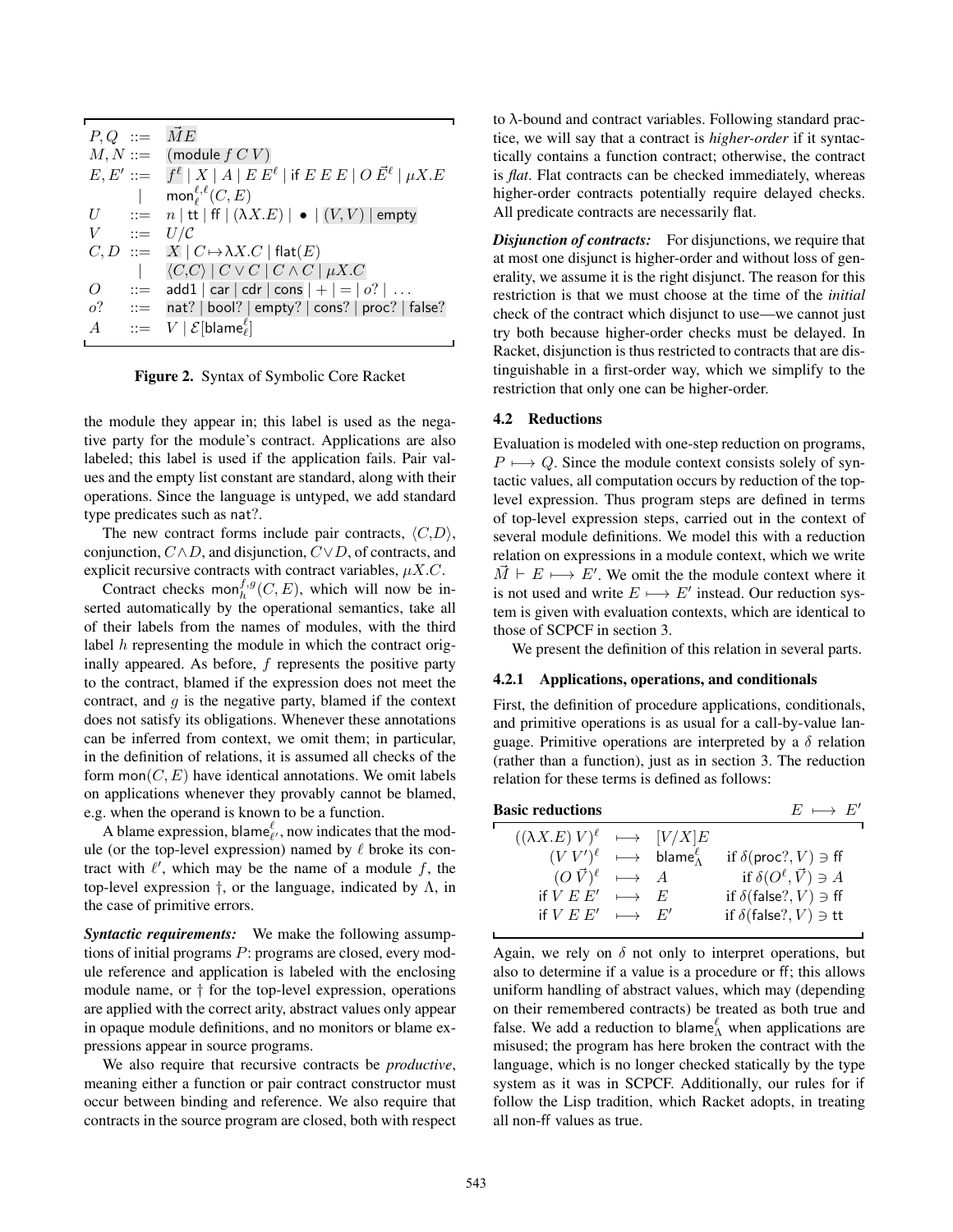| <b>Primitive operations (concrete values)</b> | $\delta(O^{\ell}, \vec{V}) \ni A$ |
|-----------------------------------------------|-----------------------------------|
|                                               |                                   |

#### Primitive operations (abstract values)

| $\vdash V : \alpha?$                     |            | $\implies \delta(o?, V) \ni \text{tt}$                                           |
|------------------------------------------|------------|----------------------------------------------------------------------------------|
| $\vdash V : o? X$                        |            | $\implies \delta(o? V) \ni \text{ff}$                                            |
| $\vdash V : o$ ??                        | $\implies$ | $\delta(o?$ , $V$ ) $\ni \bullet$ /{flat(bool?)}                                 |
| $\vdash V : \mathsf{nat?} \checkmark$    | $\implies$ | $\delta(\text{add1}, V) \ni \bullet / \{\text{flat}(\text{nat?})\}$              |
| $\vdash V : \mathsf{nat?} \, \mathsf{X}$ |            | $\implies$ $\delta(\text{add1}^{\ell}, V) \ni \text{blame}_{\text{add1}}^{\ell}$ |
| $\vdash V:\mathsf{nat}??$                | $\implies$ | $\delta(\text{add1}, V) \ni \bullet/\text{flat}(\text{nat?})$                    |
|                                          |            | $\wedge \delta(\mathsf{add1}^\ell, V) \ni \mathsf{blame}^\ell_{\mathsf{add1}}$   |
| $\vdash V : \mathsf{cons}?\checkmark$    | $\implies$ | $\delta(\text{car}, V) \ni \pi_1(V)$                                             |
| $\vdash V : \mathsf{cons}?X$             |            | $\implies \delta(\text{car}^{\ell}, V) \ni \text{blame}_{\text{car}}^{\ell}$     |
| $\vdash V : \mathsf{cons}?\mathsf{?}$    |            | $\implies \delta(\text{car}, V) \ni \pi_1(V)$                                    |
|                                          |            | $\wedge \delta(\text{car}^{\ell}, V) \ni \text{blame}_{\text{car}}^{\ell}$       |
| otherwise                                |            | $\delta(O^{\ell}, \vec{V}) \ni \text{blame}^{\ell}_{\Lambda}$                    |

<span id="page-7-0"></span>Figure 3. Basic operations

#### 4.2.2 Basic operations

Basic operations, as with procedures and conditionals, follow SCPCF closely. Operations on concrete values are standard, and we present only a few selected cases. Operations on abstract values are more interesting. A few selected cases are given in figure [3](#page-7-0) as examples. Otherwise, the definition of  $\delta$  for concrete values is standard and we relegate the remainder to the auxiliary materials (§[A.2](#page-0-1)).

When applying base operations to abstract values, the results are potentially complex. For example, add1 • might produce any natural number, or it might go wrong, depending on what value  $\bullet$  represents. We represent this in  $\delta$  with a combination of non-determinism, where  $\delta$  relates an operation and its inputs to multiple answers, as well as abstract values as results, to handle the arbitrary natural numbers or booleans that might be produced. A representative selection of the  $\delta$  definition for abstract values is presented in figure [3.](#page-7-0)

The definition of  $\delta$  relies on a proof system relating predicates and values, just as with contract checking. Here,  $\vdash V : o?$  ∕ means that V is known to satisfy  $o?$ ,  $\vdash V : o?$  × means that V is known not to satisfy  $o$ ?, and  $\vdash$  V :  $o$ ?? means neither is known. For example,  $\vdash$  7 : nat?  $\checkmark$ ,  $\vdash$  tt : cons?  $X$ , and  $\vdash \bullet : o$ ? ? for any o?. (Again, our system is parametric with respect to this proof system, although we present a useful instance in section [4.3](#page-9-1).) Finally, if no case matches, then an appropriate error is produced.

Labels on operations come from the application site of the operation in the program, e.g.,  $(\text{add } 15)^{\ell}$ , so that the appropriate module can be blamed when primitive operations are

misused, as in the last case, and are omitted where irrelevant. When primitive operations are misused, the violated contract is on  $\Lambda$ , standing for the programming language itself, just as in the rule for application of non-functions.

## 4.2.3 Module references

To handle references to module-bound variables, we define a module environment that describes the module context  $\vec{M}$ . Using the module reference annotation, the environment distinguishes between self references and external references. When an external module is referenced  $(f \neq g)$ , its value is wrapped in a contract check; a self-reference is resolved to its (unchecked) value. This distinction implements the notion of "contracts as boundaries" [[17\]](#page-17-0), in other words, contracts are an agreement between the module and its context, and the module can behave internally as it likes.

| <b>Module references</b>                                                                                        | $\vec{M} \vdash f^g \longmapsto E$        |
|-----------------------------------------------------------------------------------------------------------------|-------------------------------------------|
| $\vec{M} \vdash f^f \longmapsto V$                                                                              | if (module $f\,C\,V$ ) $\in \vec{M}$      |
| $\vec{M} \vdash f^g \longmapsto \text{mon}_f^{f,g}(C, V)$                                                       | if (module $f C V \in \overrightarrow{M}$ |
| $\vec{M} \vdash f^g \longmapsto \text{mon}_f^{f,g}(C, \bullet \cdot C)$ if (module $f$ $C \bullet) \in \vec{M}$ |                                           |

#### 4.2.4 Contract checking

With the basic rules handled, we now turn to the heart of the system, contract checking. As in section [3](#page-3-0), as computation is carried out, we can discover properties of values that may be useful in subsequently avoiding spurious contract errors. Our primary mechanism for remembering such discoveries is to add properties, encoded as contracts, to values as soon as the computational process proves them. If a value passes a flat contract check, we add the checked contract to the value's remembered set. Subsequent checks of the same contract are thus avoided. We divide contract checking reductions into two categories, those for flat contracts and those for higherorder contracts, and consider each in turn.

*Flat contracts:* First, checking flat contracts is handled by three rules, presented in figure [4,](#page-8-0) depending on whether the value has already passed the relevant contract.

The first two rules consider the case where the value definitely does pass the contract, written  $\vdash V : C \checkmark$  ("V proves C"), or does not pass, written  $\vdash V : C \times C'$  ("V refutes C"). If neither of these is the case, written  $\vdash V : C$ ?, the third rule implements a contract check by compiling it to an if-expression. The test is an application of the function generated by  $FC(C)$  to V. If the test succeeds,  $V \cdot C$  is produced. Otherwise, the positive party, here  $f$ , is blamed for breaking the contract on  $h$ .

The three judgments checking the relation between values and contracts are a simple proof system; by parameterizing over these relations, we enable our system to make use of sophisticated existing decision procedures. For the moment,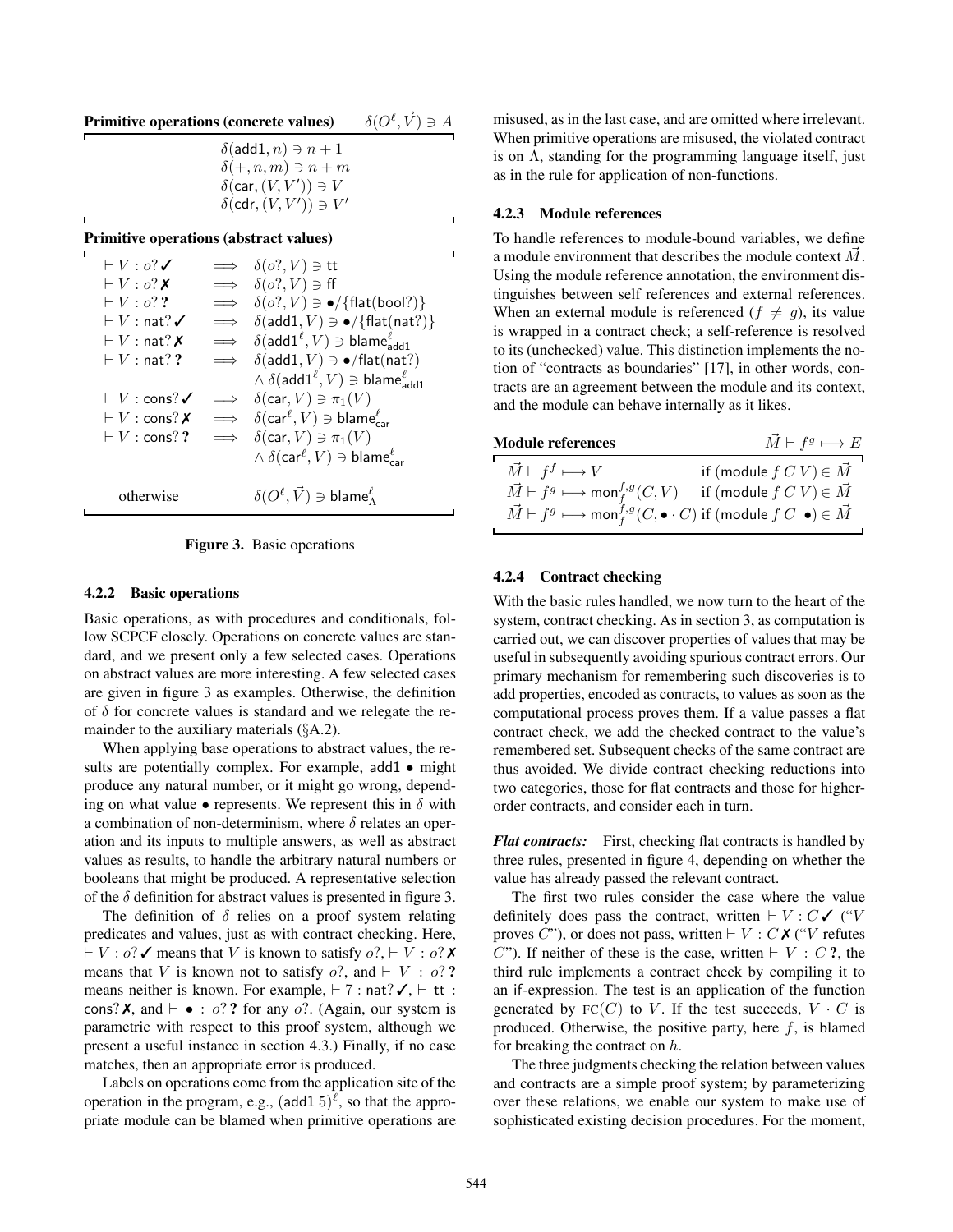| <b>Flat contract reduction</b>                                                                                    | $mon(C, V) \longmapsto E'$                 |
|-------------------------------------------------------------------------------------------------------------------|--------------------------------------------|
| $\text{mon}_h^{f,g}(C, V) \longmapsto V \cdot C$                                                                  | if C is flat and $\vdash V : C \checkmark$ |
| $\text{mon}_h^{f,g}(C, V) \longrightarrow \text{blame}_h^f$ if C is flat and $\vdash V : C$ X                     |                                            |
| $\operatorname{mon}_h^{f,g}(C,V) \longmapsto \operatorname{if} (\operatorname{FC}(C) V) (V \cdot C)$ blame $_h^f$ | if C is flat and $\vdash V : C$ ?          |
| <b>Flat contract checking</b>                                                                                     | $FC(C) = E$                                |
| $FC(\mu X.C) = \mu X.FC(C)$                                                                                       |                                            |
| $FC(X) = X$                                                                                                       |                                            |
| $FC(\text{flat}(E)) = E$                                                                                          |                                            |

| $FC(C_1 \wedge C_2) = \lambda y$ if $(FC(C_1) y) (FC(C_2) y)$ ff                 |
|----------------------------------------------------------------------------------|
| $FC(C_1 \vee C_2) = \lambda y$ if $(FC(C_1) y)$ tt $(FC(C_2) y)$                 |
| $FC(\langle C_1, C_2 \rangle) =$                                                 |
| $\lambda y.$ (and (cons? $y)$ (FC( $C_1$ ) (car $y)$ ) (FC( $C_2$ ) (cdr $y$ ))) |

#### <span id="page-8-0"></span>Figure 4. Flat contracts

the key property is that  $\vdash V \cdot C : C \checkmark$  holds, just as in section [3.4](#page-4-0), and further details are discussed in section [4.3](#page-9-1).

*Compiling flat checks to predicates:* The FC metafunction, also in figure [4,](#page-8-0) takes a flat contract and produces the source code of a function, which when applied to a value produces true or false indicating whether the value passes the contract. The additional complexity over the similar rules of sections [2](#page-2-0) and [3](#page-3-0) handles the addition of flat contracts containing recursive contracts, disjunctive and conjunctive contracts, and pair contracts. In particular, to check disjunctive contracts, we must *test* if the left disjunct passes the contract, and branch on the result, whereas our earlier reduction rules for flat contracts simply *fail* for contracts that don't pass.

As an example, the expression mon<sup>f,g</sup> (flat(nat?), V) reduces to if (nat? V) V blame $_h^f$ , but using this reduction to check the left disjunct of mon(flat(nat?)  $\vee$  flat(bool?), tt) would cause a blame error, which is obviously not the intended result. Instead, the rules for FC generate the check if  $((nat?tt) \vee (bool?tt))$  tt blame, which then succeeds.

*Higher-order contracts:* The next set of reduction rules, presented in figure [5](#page-8-1), defines the behavior of higher-order contract checks; we assume here that the contract is not flat.

In the first rule, we again use the  $\eta$ -expansion technique pioneered by Findler and Felleisen [[17\]](#page-17-0) to decompose a higher-order contract into subcomponents. This rule only applies if the contracted value  $V$  is indeed a function, as indicated by proc? (In SCPCF, this side-condition is unnecessary thanks to the type system). Otherwise, the second rule blames the positive party of a function contract when the supplied value is not a function.

The remaining rules handle higher-order contracts that are not immediately function contracts, such as pairs of function contracts. The first two are for pair contracts. If the value is determined to be a pair by cons?, then the components are

| <b>Function contract reduction</b>                                                                                    | $mon(C, V) \longmapsto E'$                                          |
|-----------------------------------------------------------------------------------------------------------------------|---------------------------------------------------------------------|
| $\text{mon}_h^{f,g}(C \mapsto \lambda X.D, V) \longmapsto$                                                            |                                                                     |
|                                                                                                                       | $(\lambda X. \text{mon}_h^{f,g}(D, (V \text{ mon}_h^{g,f}(C, X))))$ |
|                                                                                                                       | if $\delta$ (proc?, $V$ ) $\ni$ tt                                  |
| $\text{mon}_h^{f,g}(C \mapsto \lambda X.D, V) \longmapsto \text{blame}_h^f$ if $\delta(\text{proc}, V) \ni \text{ff}$ |                                                                     |

## Other higher-order contract reductions

| $\mathsf{mon}(\langle C,D\rangle,V) \quad \longmapsto$ |                                                                              |                                                                                                                      |
|--------------------------------------------------------|------------------------------------------------------------------------------|----------------------------------------------------------------------------------------------------------------------|
|                                                        |                                                                              | $(\text{cons mon}(C, \text{car } V') \text{ mon}(D, \text{cdr } V'))$                                                |
|                                                        |                                                                              | if $\delta$ (cons?, $V$ ) $\Rightarrow$ tt and $V' = V \cdot$ flat(cons?)                                            |
|                                                        |                                                                              | $\text{mon}_h^{f,g}(\langle C,D\rangle, V) \longmapsto \text{blame}_h^f$ if $\delta(\text{cons}^?, V) \ni \text{ff}$ |
|                                                        | $\text{mon}(\mu X.C, V) \longrightarrow \text{mon}([\mu X.C/X]C, V)$         |                                                                                                                      |
|                                                        | $\text{mon}(C \land D, V) \quad \longmapsto \text{mon}(D, \text{mon}(C, V))$ |                                                                                                                      |
|                                                        |                                                                              | $\text{mon}(C \vee D, V) \longrightarrow \text{if } (\text{FC}(C) V) (V \cdot C) \text{ mon}(D, V)$                  |
|                                                        |                                                                              | if $\vdash V : C$ ?                                                                                                  |
| $\mathsf{mon}(C \vee D, V)$                            | $\longmapsto V$                                                              | if $\vdash V : C \checkmark$                                                                                         |
|                                                        | $\mathsf{mon}(C \vee D, V) \quad \longmapsto \mathsf{mon}(D, V)$             | if $\vdash V : C X$                                                                                                  |
|                                                        |                                                                              |                                                                                                                      |

<span id="page-8-1"></span>Figure 5. Higher-order contract reduction

extracted using car and cdr and checked against the relevant portions of the contract. Otherwise, then the program reduces to blame, analogous to function contracts.

The last set of rules decompose combinations of higherorder contracts. Recursive contracts are unrolled. (Productivity ensures that contracts do not unroll forever.) Conjunctions are split into their components, with the left checked before the right. For higher-order disjunctions, we rely on the invariant that only the right disjunct is higher-order and use FC for the check of the left. When possible, we omit this check by using the proof system (see the final two rules).

## 4.2.5 Applying abstract values

Again, application of abstract values poses a challenge, just as it did in section [3.](#page-3-0) In contrast, the system must now explore more possible behaviors of abstract operators and it can no longer be guided by the type. Fortunately, abstract values provide the tools to express the needed computation.

| <b>Applying abstract values</b>                  | $E \mapsto E'$ where $V = \bullet/C$                                                                                              |
|--------------------------------------------------|-----------------------------------------------------------------------------------------------------------------------------------|
|                                                  | $\widehat{V} V' \longmapsto \longrightarrow \longrightarrow \{ [\widehat{V}/X] D \mid (C \mapsto \lambda X.D) \in \mathcal{C} \}$ |
|                                                  | if $\delta(\mathsf{proc}?, \widehat{V}) \ni \mathsf{tt}$                                                                          |
| $\widehat{V}V' \longrightarrow \text{havoc } V'$ | if $\delta$ (proc?, $\widehat{V}$ ) $\ni$ tt                                                                                      |
|                                                  | havoc = $\mu$ y.( $\lambda$ x.AMB({y(x •), y (car x), y (cdr x)}))                                                                |
| AMB $({E})$                                      | $=$ $E$                                                                                                                           |
|                                                  | AMB $(\{E, E_1, \dots \})$ = if $\bullet$ E AMB $(\{E_1, \dots \})$                                                               |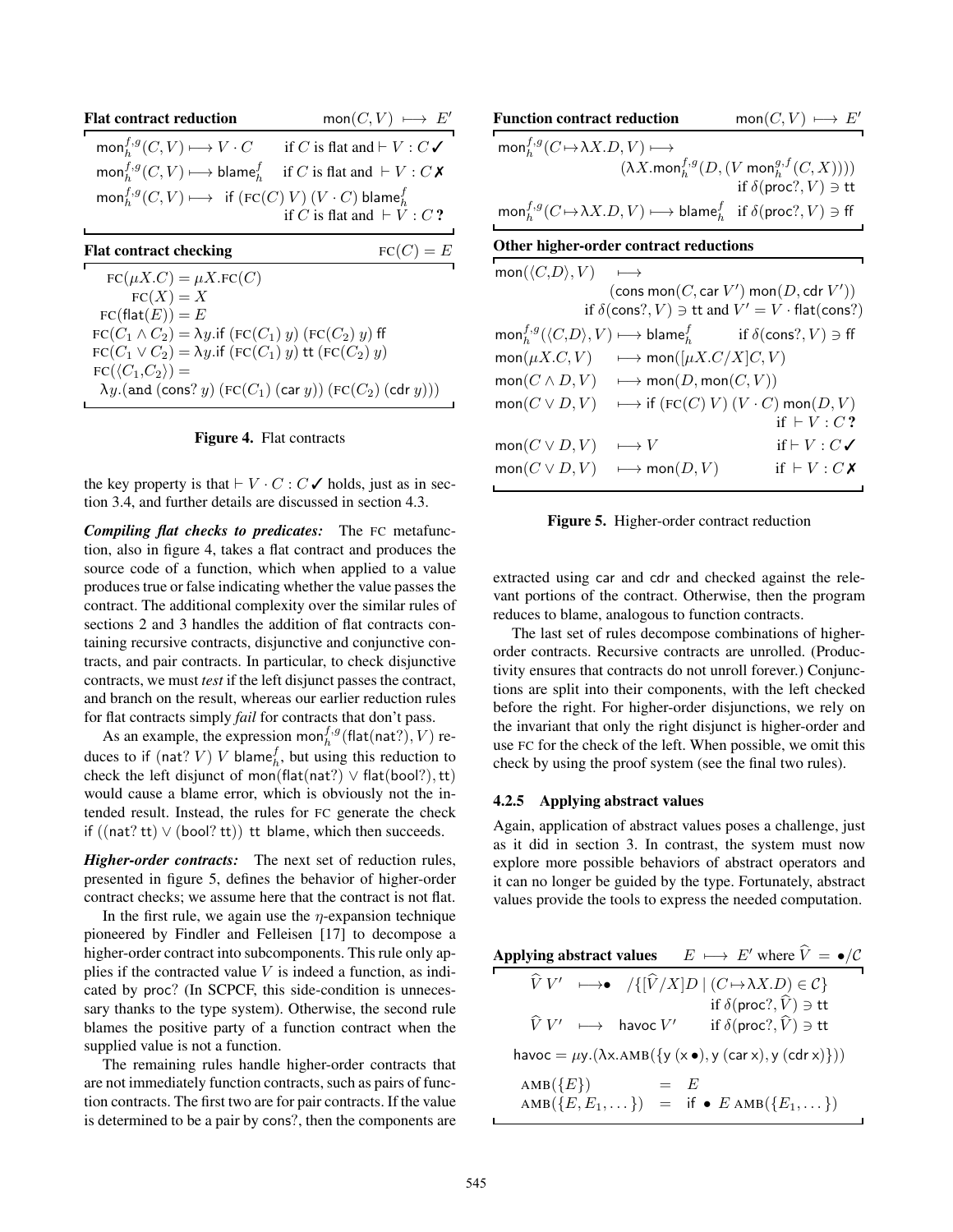The behavior of abstract values, which are created by references to opaque modules, is handled in much the same way as in SCPCF. When an abstract function is applied, there are again two possible scenarios: (1) the abstract function returns an abstract value or (2) the argument escapes into an unknown context that causes the value to be blamed. We again make use of a havoc function for discovering if the possibility of blame exists. In contrast to the typed setting of SCPCF, we need only one such value. The demonic context is a universal context that will produce blame if it there exists a context that produces blame originating from the value. If the universal demonic context cannot produce blame, only the range value is produced.

The havoc function is implemented as a recursive function that makes a non-deterministic choice as to how to treat its argument—it either applies the argument to the leastspecific value,  $\bullet$ , or selects one component of it, and then recurs on the result of its choice. This subjects the input value to all possible behavior that a context might have. Note that the demonic context might itself be blamed; we implicitly label the expressions in the demonic context with a distinguished label and disregard these spurious errors in the proof of soundness. We use the AMB metafunction to implement the non-determinism of havoc; AMB uses an if test of an opaque value, which reduces to both branches.

## <span id="page-9-1"></span>4.3 Proof system

Compared to the very simple proof system of section [3.4](#page-4-0), the system for proving or refuting whether a given value satisfies a contract in Core Racket is more sophisticated, although the general principles remain the same.

In particular, we rely on three different kinds of judgments that relate values and contracts: proves, refutes, and neither. The first,  $\vdash V : C \checkmark$  includes the original judgment that a value proves a contract if it remembers that contract. Additionally, we add judgements for reasoning about type predicates in the language. For example if a value is known to satisfy a particular base predicate, written  $\vdash V : o? \checkmark$ , then the value satisfies the contract flat $(o)$ . This relies on the relation between values and predicates used above in the definition of  $\delta$ , which is defined in a straightforward way.

The refutes relation is more interesting and relies on additional semantic knowledge, such as the disjointness of data types. For instance, a value that remembers it is a procedure, refutes all pair contracts and the pair? predicate contract. Other refutes judgments are straightforward based on structural decomposition of contracts and values.

The complete definition of these relations is given in the auxiliary materials (§[A.3\)](#page-0-2). Our implementation, described in section [6](#page-13-0), incorporates a richer set of rules for improved reasoning. The implementation is naive but effective for basic semantic reasoning, however it essentially does no sophisticated reasoning about base type domains such as numbers, strings, or lists. The tool could immediately benefit

from leveraging an external solver to decide properties of concrete values.

## 4.4 Improving precision via non-determinism

Since our reduction rules, and in particular the  $\delta$  relation, make use of the remembered contracts on values, making these contracts as specific as possible improves precision of the results.

| Improving precision via non-determinism $\hat{V} \,\longmapsto\, \hat{V}'$                                                 |  |  |
|----------------------------------------------------------------------------------------------------------------------------|--|--|
| $\bullet/\mathcal{C} \cup \{C_1 \vee C_2\} \longleftrightarrow \bullet \quad/\mathcal{C} \cup \{C_i\} \quad i \in \{1,2\}$ |  |  |
| $\bullet/\mathcal{C} \cup \{\mu X.C\} \longleftrightarrow \bullet \quad/\mathcal{C} \cup \{\mu X.C/X\}C\}$                 |  |  |

The two rules above increase the specificity of abstract values. The first rule splits abstract values known to satisfy a disjunctive contract. For example,  $\bullet$ /{flat(nat?)  $\vee$  $flat(bool?) \rightarrow \bullet$  /flat(nat?) and  $\bullet$ /flat(bool?). This converts the imprecision of the value into non-determinism in the reduction relation, and makes subsequent uses of  $\delta$  more precise on the two resulting values. Similarly, we unfold recursive contracts in abstract values; this exposes further disjunctions to split, as with a contract for lists.

As an example of the effectiveness of this simple approach, consider the list length function:

```
(module length
```
(provide [len (list/c -> nat?)]) (define (len l)  $(if (empty? 1) 0 (+ 1 (len (cdr 1))))))$ 

When applied to the symbolic value

$$
\bullet \cdot \mu \times . (\mathsf{flat}(\mathsf{empty?}) \vee \langle \mathsf{flat}(\mathsf{nat?}), \mathsf{x} \rangle)
$$

which is the definition of  $list/c$ , we immediately unroll and split the abstract value, meaning that we evaluate the body of len in exactly the two cases it is designed to handle, with a precise result for each. Without this splitting, the test would return both tt and ff, and the semantics would attempt to take the cdr of the empty list, even though the function will never fail on concrete inputs. This provides some of the benefits of occurrence typing [\[41\]](#page-17-12) simply by exploiting the non-determinism inherent in the reduction semantics.

#### <span id="page-9-0"></span>4.5 Evaluation and Soundness

We now define evaluation of entire modular programs, and prove soundness for our abstract reduction semantics. One complication remains. In any program with opaque modules, any module might be referenced, and then treated arbitrarily, by one of the opaque modules. While this does not affect the value that the main expression might reduce to, it does create the possibility of blame that has not been previously predicted. We therefore place each concrete module into the previously-defined demonic context and nondeterministically choose one of these expressions to run *prior* to running the main module of the program.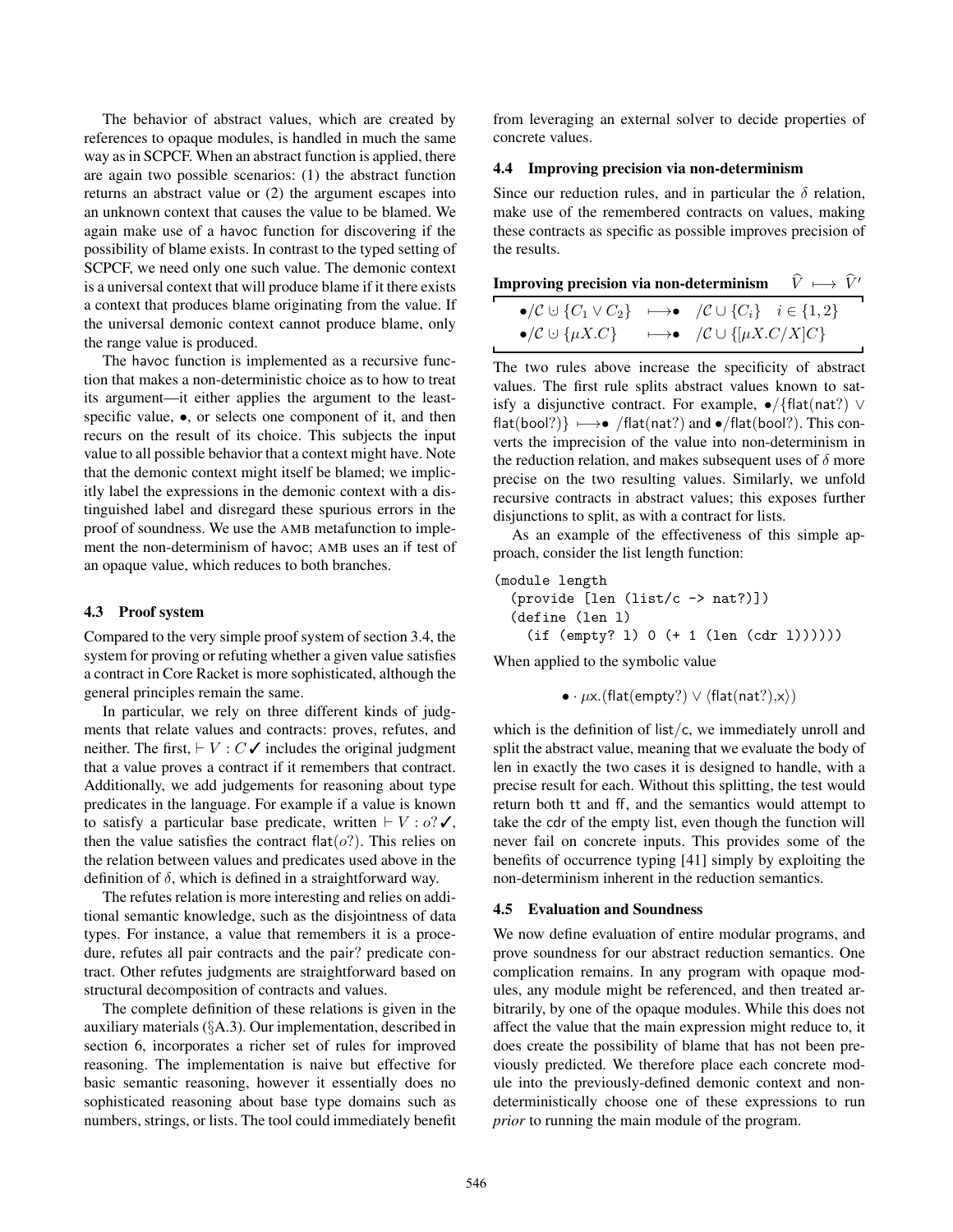The evaluation function is defined as:

$$
eval(\vec{M}E) = \{E' \mid \vec{M} \vdash E'; E \longmapsto E'\},\
$$

where  $E' = \text{AMB}(\{\text{tt}, \overline{\text{havoc } f}\}),$  (module  $fCV \in \overline{M}$ .

Soundness, as in section [3.5](#page-5-0), relies on the definition of approximation between terms, and its straightforward extension to modules and programs.

The approximation relation on expressions, modules, and programs is formalized below. We show only the important cases and omit the straightforward structurally recursive cases. We parametrize  $\Box$  by the module context of the abstract program to determine the opaque modules; we omit this context where it can be inferred.

| Approximates                                                                                            | $P \sqsubseteq Q, M \sqsubseteq_{\vec{M}} N, \text{ and } E \sqsubseteq_{\vec{M}} E'$ |                                                |
|---------------------------------------------------------------------------------------------------------|---------------------------------------------------------------------------------------|------------------------------------------------|
| $\overline{V \sqsubseteq \bullet}$                                                                      | $\overline{mon(C, E) \sqsubseteq \bullet \cdot C}$                                    |                                                |
| $(\lambda X. \text{mon}(D, (V \text{ mon}(C, X)))) \sqsubseteq \bullet \cdot C \rightarrow \lambda X.D$ |                                                                                       |                                                |
| $\overline{V \cdot C \sqsubseteq V}$                                                                    | $\overline{V' \cdot C \sqsubseteq V' \cdot C}$                                        | $\overline{V' \cdot C' \sqsubseteq V \cdot C}$ |
| $\overline{N} \sqsubseteq \vec{M}$                                                                      | $E' \sqsubseteq E$                                                                    | $\text{mon}(C, E) \sqsubseteq E'$              |
| $\overline{N} E' \sqsubseteq \vec{M} E$                                                                 | $\overline{mon}(C, E) \sqsubseteq \text{mon}(C, E')$                                  |                                                |
| $(\text{module } f \subset \bullet) \in \vec{M} \text{ or } f = \dagger$                                |                                                                                       |                                                |
| $(\text{module } f \subset \bullet) \in \vec{M}$                                                        |                                                                                       |                                                |
| $(\text{module } f \subset V) \sqsubseteq_{\vec{M}} (\text{module } f \subset \bullet)$                 |                                                                                       |                                                |

The  $\subseteq$  relation is lifted to evaluation contexts  $\mathcal E$  by structural extension; to contracts by structural extension on contracts and  $\Box$  on embedded values; to vectors by point-wise extension; and to sets of expressions by point-wise, subset extension.

With the approximation relation in place, we now state and prove our main soundness theorem.

<span id="page-10-4"></span>Theorem 2 (Soundness of Symbolic Core Racket). *If*  $P \subseteq Q$  *where*  $Q = ME$  *and*  $A \in eval(P)$ *, then there exists some*  $A' \in eval(Q)$  *where*  $A \sqsubseteq_{\vec{M}} A'$ .

This soundness result, proved below, implies that if a program with opaque modules does not produce blame, then the known modules cannot be blamed, *regardless* of the choice of implementation for the opaque modules.

Corollary 1. *If* f *is the name of a concrete module in* P*, and*  $P \not\longmapsto \mathcal{E}$  [blame $^f_g$ ], then no instantiation of the opaque *modules in* P *can cause* f *to be blamed.*

To prove soundness, we first establish some auxiliary lemmas.

<span id="page-10-0"></span>**Lemma 1.** If 
$$
\vec{V} \sqsubseteq_{\vec{M}} \vec{U}
$$
, then  $\delta(O, \vec{V}) \sqsubseteq_{\vec{M}} \delta(O, \vec{U})$ .

*Proof.* By inspection of  $\delta$  and cases on O and  $\vec{V}$ .

<span id="page-10-1"></span>**Lemma 2.** If 
$$
E \sqsubseteq_{\vec{M}} E'
$$
 and  $V \sqsubseteq_{\vec{M}} U$ , then  $[V/X]E \sqsubseteq_{\vec{M}} [U/X]E'$ .

 $\Box$ 

*Proof.* By induction on the structure of E and cases on the derivation of  $E \sqsubseteq_{\vec{M}} E'$ .  $\Box$ 

<span id="page-10-2"></span>**Lemma 3.** *If*  $C \sqsubseteq_{\vec{M}} D$ *, then*  $FC(C) \sqsubseteq_{\vec{M}} FC(D)$ *.* 

*Proof.* By induction on the structure of C and cases on the derivation of  $E \sqsubseteq_{\vec{M}} E'$  and the defintion of FC.  $\Box$ 

<span id="page-10-3"></span>**Lemma 4.** *Let*  $E = FC(C)$ *, then* 

*1. if*  $\vdash$  *V* : *C*  $\checkmark$  *and*  $V \sqsubseteq_{\vec{M}} U$ *, then*  $E U \longmapsto A \sqsupseteq$  **tt** *,* 2. *if*  $\vdash V : C \times \mathcal{X}$  and  $V \sqsubseteq_{\vec{M}} U$ , then  $E U \longmapsto A \sqsupseteq f$  ff .

*Proof.* By induction on the structure of C and cases on the derivation of  $U \sqsubseteq_{\vec{M}} V$  and the defintion of FC.  $\Box$ 

<span id="page-10-5"></span>**Lemma 5.** If 
$$
P \mapsto P', P' \neq \vec{M}
$$
 blame<sup>f</sup><sub>g</sub> and  $P \sqsubseteq Q$ ,  
then  $Q \mapsto Q'$  and  $P' \sqsubseteq Q'$ .

*Proof.* We split into two cases. Case (1):

$$
P = \vec{M} \mathcal{E}[E] \longmapsto \vec{M} \mathcal{E}[E']
$$
  

$$
Q = \vec{N} \mathcal{E}'[E'] \longmapsto \vec{N} \mathcal{E}'[E'']
$$

where  $\mathcal{E} \sqsubseteq_{\vec{N}} \mathcal{E}'$ . We reason by cases on the step from E to  $E^{\prime}$ .

• Case:  $E = f^g$  and (module  $f C E'$ )  $\in \vec{M}$ If f is transparent in  $\vec{N}$ , then (module  $f C E'$ )  $\in \vec{N}$  and we are done by simple application of the reduction rules for module references. Otherwise,  $f \neq g$  and thus

$$
E' = \text{mon}_f^{f,g}(C, V) \quad E'' = \text{mon}_f^{f,g}(C, \bullet / \{C\}),
$$

but now  $E' \sqsubseteq_{\vec{N}} E''$ , since  $E' \sqsubseteq_{\vec{N}} \bullet / \{C\}.$ 

• Case:

- $mon(C \mapsto \lambda X.D, V) \longmapsto (\lambda X.mon(D, (U mon(C, X))))$ where  $\delta$ (proc?,  $V$ )  $\ni$  tt and  $U = V / {C \mapsto \lambda X.D}$ . Since E' is a redex, by  $\sqsubseteq$  we have  $E' = \text{mon}(C' \mapsto$  $\lambda y.D',V'$ ), where  $V \sqsubseteq_{\vec{N}} V'.$  Then  $\delta({\sf proc?,V'}) \ni {\sf tt}$ by lemma [1,](#page-10-0). So  $E'' = (\lambda y \cdot \text{mon}(D', (U' \text{ mon}(C', y))))$ where  $U' = V'/\{C' \mapsto \lambda y.C'\} \subseteq_{\vec{N}} V/\{C \mapsto \lambda X.D\}$ and thus  $E' \sqsubseteq_{\vec{N}} E''$ .
- Case:  $V_1 V_2^{\ell} \longmapsto$  blame ${}_{\Lambda}^{\ell}$ , where  $\delta$  (proc?,  $V_1$ )  $\ni$  ff. By  $\sqsubseteq$ , we have  $E' = U_1 U_2^{\ell}$  and  $U_i \sqsubseteq_{\vec{N}} V_i$ . By lemma [1,](#page-10-0)  $\delta(\text{proc}?, U_1) \ni \text{ff}$ , hence  $U_1 U_2^{\ell} \longmapsto \text{blame}^{\ell}_{\Lambda}$ .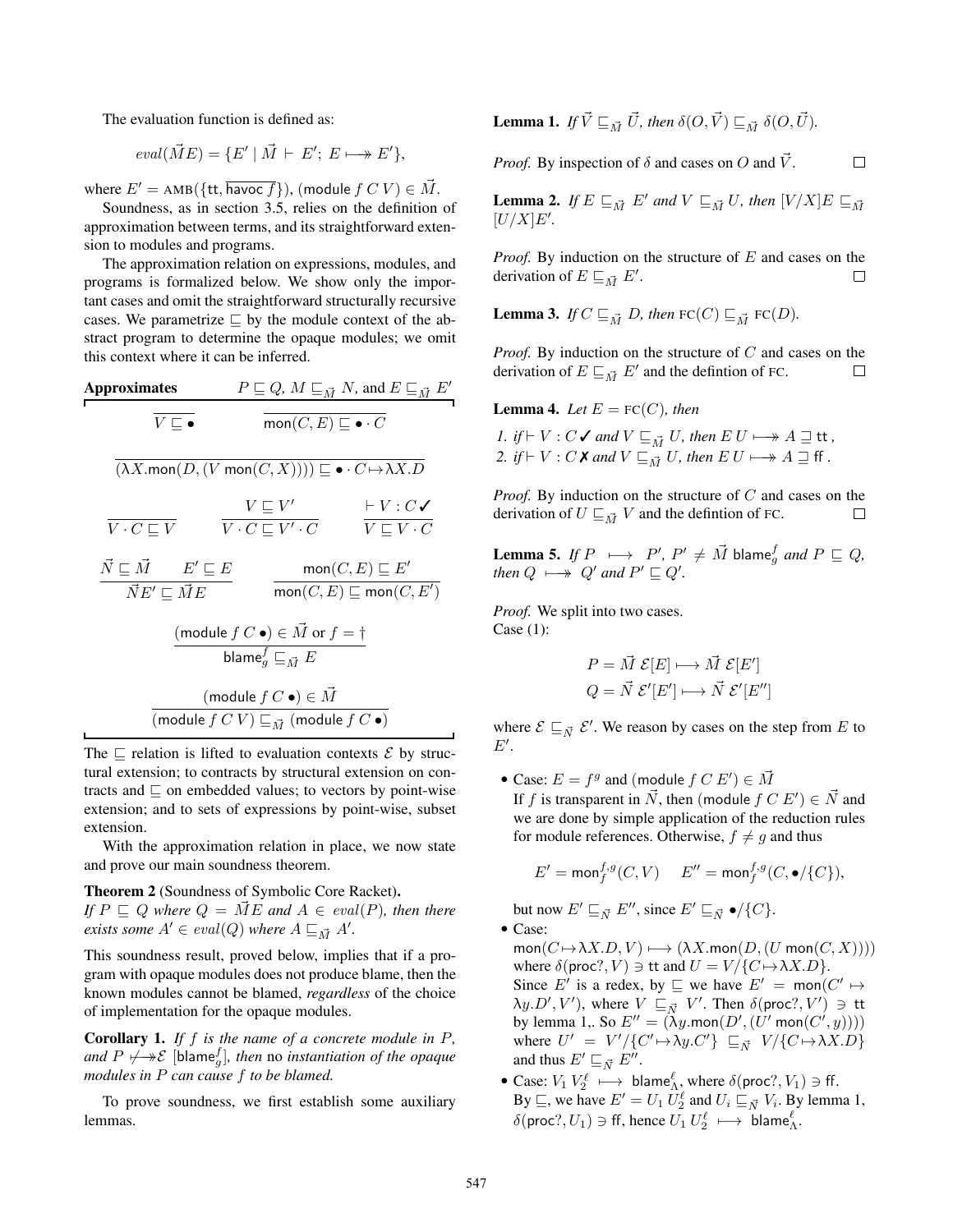• Case:  $V_1 V_2^{\ell} \longmapsto E'$ , where  $\delta(\text{proc}, V_1) \ni \text{tt}$ . By  $\sqsubseteq$ , we have  $E' = U_1 U_2^{\ell}$  and  $U_i \sqsubseteq_{\vec{N}} V_i$ . By lemma [1,](#page-10-0)  $\delta$ (proc?,  $U_1$ )  $\ni$  tt.

Either  $V_1$  and  $U_1$  are structurally similar, in which case the result follows by possibly relying on lemma [2](#page-10-1), or  $V_1 = (\lambda X.E_0)/C$  and  $U_1 = \bullet/C'$ . There are two possibilities for the origin of  $V_1$ : either it was blessed or it was not. If  $V_1$  was not blessed, then  $C$  contains no function contracts, implying  $C'$  contains no function contracts, hence  $E'' = \bullet$ , and the result holds. Alternatively,  $V_1$  was blessed and  $C$  contains a function contract  $C \mapsto \lambda X.D.$  But by the blessed application rule, we have  $\mathcal{E} = \mathcal{E}_1[\text{mon}([V_2'/X]D, [$ ])], thus by assumption  $\mathcal{E}' = \mathcal{E}'_1$ [mon( $[U'_2/X]D',$ [])], implying  $[V'_2/X]D \subseteq$  $[U'_2/X]D'$ , finally giving us the needed conclusion:

 $\mathcal{E}_1[$ mon $([V_2'/X]D, E')] \sqsubseteq_{\vec{N}} \mathcal{E}_1'$ [mon $([U_2'/X]D', E'')],$ 

where  $E'' = \bullet / \{ [U_2/X] D' \mid C' \mapsto \lambda X . D' \in C' \}.$ • Case: mon $(C, V) \longmapsto E'$  where C is flat. If  $\vdash$  V : C ?, then the case holds by use of lemma [3.](#page-10-2) If

 $\vdash V : C \checkmark$ , then the case holds by lemma [4](#page-10-3)(1). If  $\vdash V : C \checkmark$  $C \times$ , then the case holds by lemma [4](#page-10-3)(2).

• The remaining cases are straightforward.

Case (2):

$$
P = \vec{M} \mathcal{E}_1[\mathcal{E}_2[E]] \longmapsto \vec{M} \mathcal{E}_1[\mathcal{E}_2[E']]
$$
  

$$
Q = \vec{N} \mathcal{E}'_1[\mathcal{E}'_2[E']]
$$

where  $\mathcal{E}_1$  is the largest context such that  $\mathcal{E}_1 \sqsubseteq_{\vec{N}} \mathcal{E}'_1$  but  $\mathcal{E}_2 \not\sqsubseteq_{\vec{N}} \mathcal{E}'_2.$ 

In this case, we have  $\mathcal{E}_2[E] \sqsubseteq_{\vec{N}} \mathcal{E}'_2[E']$ , but since  $\mathcal{E}_2 \not\sqsubseteq_{\vec{N}}$  $\mathcal{E}'_2$ , this must follow by one of the non-structural rules for  $\sqsubseteq$ , all of which are either oblivious to the contents of  $E$  and  $E'$ , or do not relate redexes to anything. П

<span id="page-11-1"></span>**Lemma 6.** If there exists a context  $\mathcal E$  such that

$$
\vec{M} \text{ (module } f \text{ } C \text{ } V \text{ ) } \mathcal{E}[f] \longmapsto \textsf{blame}_g^f,
$$

*then*

$$
\vec{M} \text{ (module } f \text{ } C \text{ } V \text{) (have } f \text{)} \longmapsto \textsf{blame}_g^f.
$$

*Proof.* If there exists such an  $\mathcal{E}$ , then without loss of generality, it is of some minimal form  $D$  in

$$
\mathcal{D} = [\ ] \mid (\mathcal{D} V) \mid (\text{car } \mathcal{D}) \mid (\text{cdr } \mathcal{D}),
$$

but then there exists a  $\mathcal{D}'$  equal to  $\mathcal D$  with all values replaced with • such that  $\vec{M}$   $\mathcal{D}'[V] \longmapsto$  blame<sub>g</sub>. This is because at every reduction step, replacing some component of the redex with • causes at least that reduction to fire, possibly in addition to others. Further, by inspection of havoc, if  $\vec{M}$   $\mathcal{D}^\prime [V] \longmapsto \mathsf{blame}_g^f,$  then  $\vec{M}$  (havoc  $V) \longmapsto \mathsf{blame}_g^f.$ 

*Proof of Theorem [2.](#page-10-4)* By the definition of eval, we have  $P \longmapsto A$ . Let the number of steps in  $P \longmapsto A$  be n. There are two cases: either  $A = V$ , or  $A = \text{blame}_{\ell'}^{\ell}$ . If  $A = V$ , then we proceed by induction on  $n$  and apply lemma [5](#page-10-5) at each step.

If  $A = \text{blame}_{\ell'}^{\ell}$  then there are two possibilities. If  $\ell$  is the name of an opaque module in  $\vec{M}$  or if  $\ell = \dagger$ , then  $A \sqsubseteq_{\vec{M}} A'$ immediately. If  $\ell = f$  is the name of a concrete module in  $\overrightarrow{M}$ , then havoc  $f \mapsto A$  by lemma [6,](#page-11-1) and therefore  $A \in eval(Q)$  by the definition of *eval*.  $□$  $A \in eval(Q)$  by the definition of *eval*.

## <span id="page-11-0"></span>5. Convergence and decidability

At this point, we have constructed an abstract reduction semantics that gives meaning to programs with opaque components. The semantics is a sound abstraction of all possible instantiations of the omitted components, thus it can be used to verify that modular programs satisfy their specifications. However, in order to automatically verify programs, the semantics must converge for the program being analyzed.

We now describe how to refactor the semantics in such a way that we can accelerate and—if desired—*guarantee* convergence by introducing further orthogonal approximation into the semantics. This is accomplished in a number of ways:

- operations may widen when applied to concrete values,
- environment structure may be bounded, and
- control structure may be bounded.

In order to guarantee convergence for all possible programs, all three of these forms of approximation must be employed and are sufficient to guarantee decidability of the semantics. However, our experience suggests that such strong convergence guarantees may be unnecessary in practice. For example, we have found that a simple widening of concrete recursive function applications to their contract when applied to abstract values works well for ensuring convergence of tail-recursive programs broken into small modules. By adding a limited form of control structure approximation, we are able to automatically verify non-tail-recursive functions. Taken together, these forms of approximation do not guarantee convergence in general, yet they do induce convergence for all of the examples we have considered (see §[6.2\)](#page-14-1) and with fewer spurious results compared to more traditional forms of abstraction such as 0CFA and pushdown flow analysis. But rather than advocate a particular approximation strategy, we now describe how to refactor the semantics so that all these choices may be expressed. Our implementation (§[6](#page-13-0)) then makes it easy to explore any of them.

#### 5.1 Widening values

Widening the results of basic operations, i.e., those interpreted by  $\delta$ , can cut down the set of base values, and if necessary can ensure finiteness of base values. Thus, we replace  $\delta$  with  $\delta$ ':

$$
\delta'(O, \vec{V}) \ni \text{widen}(V) \iff \delta(O, \vec{V}) \ni V
$$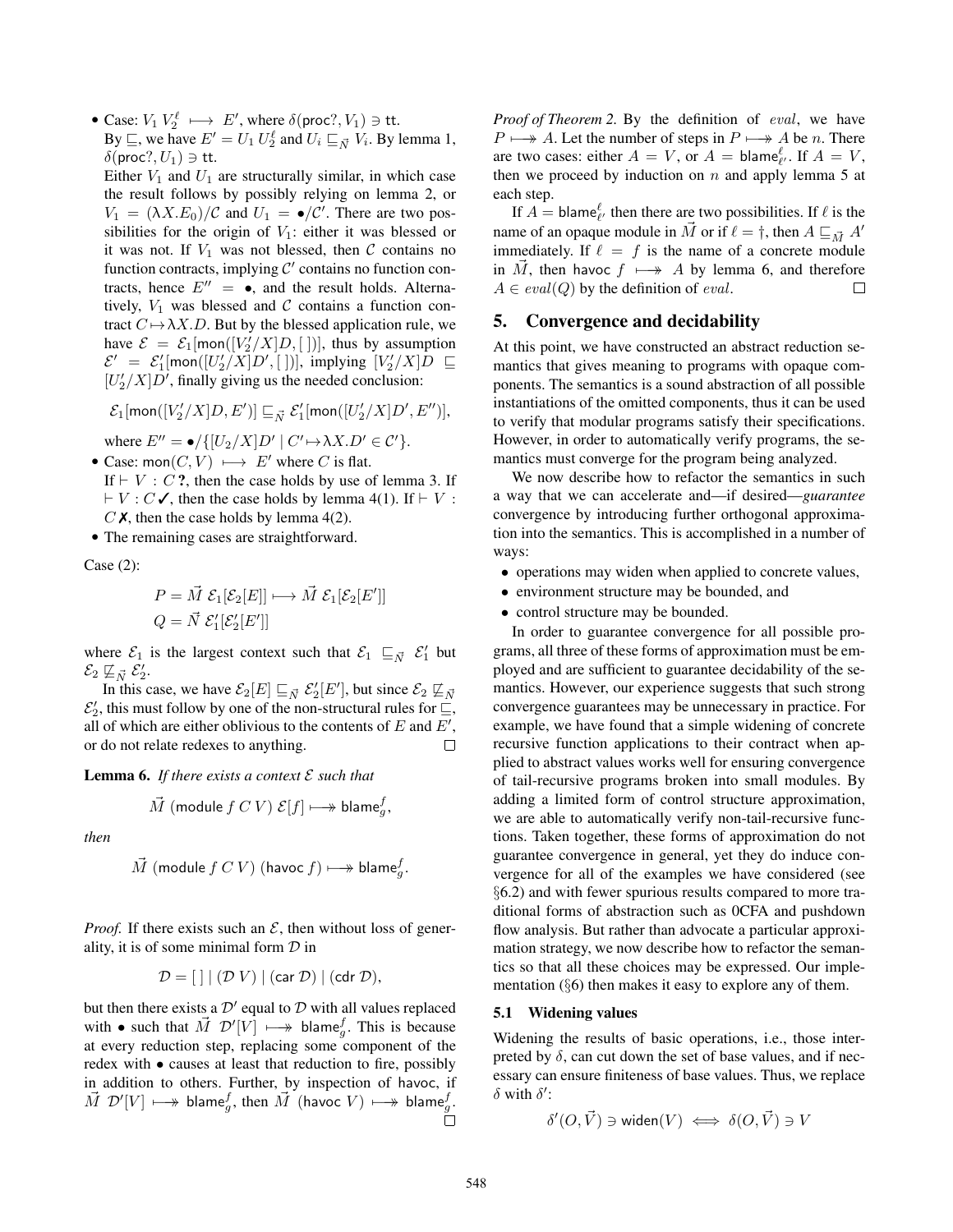where widen represents an arbitrary choice of a metafunction for mapping a value to its approximation. To avoid approximation, it can be interpreted as the identity function. To ensure finite base values, it must map to a finite range; a simple example is widen(V) =  $\bullet$  for all V. An example of a more refined interpretation is widen $(n)$  = flat(nat?), widen(cons  $V U$ ) = flat(cons?), etc. For soundness, we require that widen $(V) = V'$  implies  $V \sqsubseteq V'$ .

## 5.2 Bounding environment structure

The lexical environment of a program represents a source of unbounded structure. To enable approximation of the lexical environment, we first refactor the semantics as calculus of explicit substitutions [[11\]](#page-17-13) with a global store. Substitutions are modeled by finite maps from variables to addresses and the store maps addresses to *sets of* values, which are now represented as closures:

$$
\rho, \varrho \quad ::= \quad \emptyset \mid \rho[X \mapsto a] \n\sigma, \quad ::= \quad \emptyset \mid \sigma[a \mapsto \{ V, \dots \}]
$$

Reductions that bind variables, such as function application, must allocate and extend the environment. For example,

$$
(\lambda X.E) V^{\ell} \quad \longmapsto \quad [V/X]E
$$

becomes an analogous reduction relation on closures and stores:

$$
((\lambda X.E), \rho) V^{\ell}, \sigma \longmapsto (E, \rho[X \mapsto a]), \sigma \sqcup [a \mapsto V]
$$
  
where  $a = \text{alloc}(\sigma, X)$ 

and the interpretation of  $\sigma \sqcup [a \mapsto V]$  is  $\sigma'$  s.t.  $\sigma'(b) = \sigma(b)$ if  $a \neq b$  and  $\sigma'(a) = \sigma(a) \cup \{V\}.$ 

Since reduction operates over closures, there is an additional case needed to handle variable references:

$$
(X,\rho\,),\sigma\ \longmapsto\ V,\sigma\text{ if }V\in\sigma(\rho(X))
$$

The alloc metafunction provides a point of control which regulates the approximation of environment structure. To ensure finite environment approximation, the metafunction must map to a finite set of addresses (for a fixed program). A simple finite abstraction is alloc $(\sigma, X)=0$  for all  $\sigma$  and X. This abstraction maps all bindings to a single location, thus conflating all bindings in a program. Although highly imprecise, this is a sound approximation, and in fact *any* instantiation of alloc is sound [[42](#page-17-7)]. A more refined abstraction is alloc $(\sigma, X) = X$ , which provides a finite abstraction of environment structure similar to 0CFA in which multiple bindings of the same variable are conflated. To avoid approximation, alloc $(\sigma, X)$  should chose a fresh address not in  $\sigma$ . Consequently, the store maps all addresses to singleton sets of values and the environment-based reduction semantics corresponds precisely with the original.

## 5.3 Bounding control structure

The remaining source of unbounded structure stems from the control component of a program. Bounding the environment structure was achieved by (1) making substitutions explicit as environments and (2) threading environments through a store which could be bounded. An analogous approach is taken for control: (1) evaluation contexts are explicated as continuations and (2) continuations are threaded through the store.

The resulting semantics is an abstract machine that operates over a triple comprised of a closure, a store, and a continuation. Transitions take three forms: decomposition steps, which search for the next redex and push continuations if needed; plug steps which return a value to a context and pop continuations if needed; and contraction steps, which implement the s notion of reduction.

We write continuations  $\kappa$  as single evaluation context frames with embedded addresses representing (a pointer to) the surrounding context. So for example  $E a$  represents  $E \, \mathcal{E}$ where  $\alpha$  points to a continuation representing  $\mathcal{E}$ . A simple decompose case is:

$$
\langle (E E', \rho), \sigma, \kappa \rangle \longrightarrow \langle (E, \rho), \sigma \sqcup [a \mapsto \kappa], a (E', \rho) \rangle
$$
  
where  $a = \text{alloc}(\sigma, \kappa)$ 

Notice that this transition searches for the next redex in the left side of an application and allocates a pointer to the given context in order to push on the argument to be evaluated later. Similar to variable binding, continuations are allocated using alloc and joined in the store, allowing for multiple continuations to reside in a single location. The corresponding plug rule pops the current continuation frame and non-deterministically chooses a continuation:

$$
\langle V, \sigma, a(E', \rho) \rangle \longmapsto \langle V(E', \rho), \sigma, \kappa \rangle \text{ where } \kappa \ni \sigma(a)
$$

The contraction rule simply applies the reduction relation on explicit substitutions:

$$
\langle (E,\rho),\sigma,\kappa\rangle \longrightarrow \langle (E',\varrho),\varsigma,\kappa\rangle
$$
  
if 
$$
((E,\rho),\sigma) \longmapsto ((E',\varrho),\varsigma)
$$

To ensure a finite approximation of control, alloc must map to a finite set of addresses. A simple finite abstraction is alloc( $\kappa,\sigma$ ) = 0. A more refined finite abstraction of control is to use a frame abstraction: alloc(E a,  $\sigma$ ) = E [ ] and likewise for other continuation forms. To avoid approximation, alloc( $\kappa$ , $\sigma$ ) should produce an address not in  $\sigma$ .

We have now restructured our semantics as a machine model with three distinct points of control over approximation: basic operations, environments, and control. The full definition of the machine is derived following the outline of Van Horn and Might [[42\]](#page-17-7); the complete details are included in the Redex model accompanying the implementation.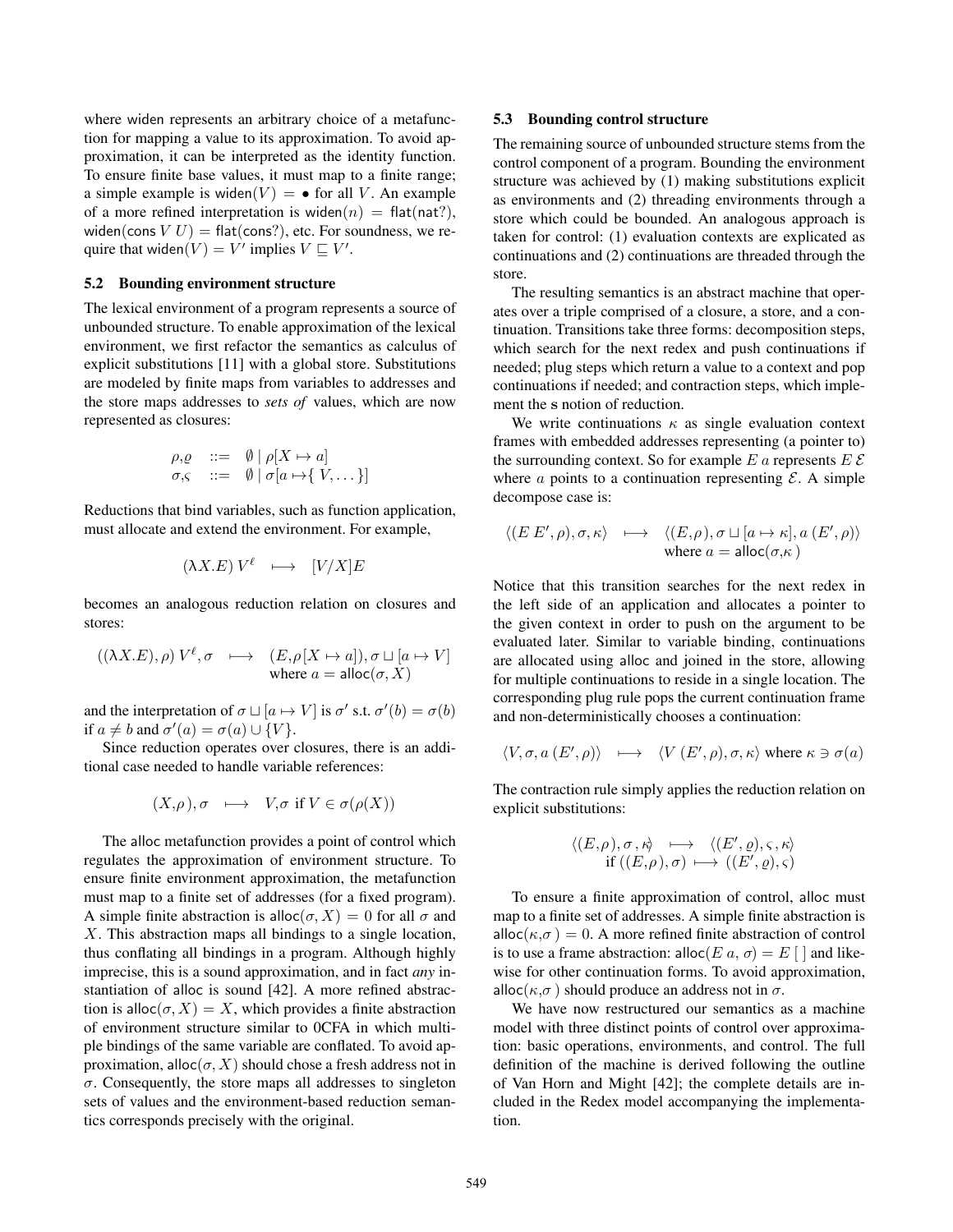We now establish the correspondence between the previous reduction semantics and the machine model when no approximation occurs. Let  $\longmapsto_{CESK}$  denote the machine transition relation under the exact interpretations of widen and alloc. Let  $U$  be the straightforward recursive "unload" function that maps a closure and store to the closed term it represents.

**Lemma 7** (Correspondence). *If*  $P \rightarrow Q$ , then there exists  $\varsigma$  *such that*  $\langle P, \emptyset, \emptyset \rangle \longrightarrow_{CESK} \varsigma$  *and*  $\mathcal{U}(\varsigma) = Q$ *.* 

We now relate any approximating variant of the machine to its exact counterpart. Let  $\longmapsto_{\widehat{CESK}}$  denote the machine transition under any sound interpretation of widen. We define an *abstraction map* as a structural abstraction of the state-space of the exact machine to its approximate counterpart. The key case is on stores:

$$
\alpha(\sigma) = \lambda \hat{a}.\bigsqcup_{\alpha(a)=\hat{a}} \{\alpha(\sigma(a))\}
$$

The  $\sqsubset$  relation is lifted to machine states as the point-wise, element-wise, component-wise, and member-wise lifting.

**Theorem 3** (Soundness). *If*  $\varsigma \mapsto_{CESK} \varsigma'$  *and*  $\alpha(\varsigma) \sqsubseteq \hat{\varsigma}'$ , *then there exists*  $\hat{\varsigma}'$  *such that*  $\hat{\varsigma} \longmapsto \frac{\hat{\varsigma}'}{\hat{\varsigma} \cdot \hat{\varsigma}'}$  *and*  $\alpha(\varsigma') \sqsubseteq \hat{\varsigma}'$ *.* 

We have now established any instantiation of the machine is a sound approximation to the exact machine, which in turn correspond to the original reduction semantics. Furthermore, we can prove decidability of the semantics for finite instantiations of widen and alloc:

Theorem 4 (Decidability). *If* widen *and* alloc *have finite range for a program P, then*  $\langle P, \emptyset, \emptyset \rangle \longrightarrow \leftarrow$   $\widehat{CESK}$   $\varsigma$  *is decidable for any* ς*.*

The proofs of these theorems closely follow those given by Van Horn and Might [\[42](#page-17-7)].

# <span id="page-13-0"></span>6. Implementation

To validate our approach, we have implemented a prototype interactive program verification environment, as seen in figure [6.](#page-13-1) We can take the example from section [2](#page-2-0), define the relevant modules, and explore the behavior of different choices for the main expression.

Programs are written with the #lang var <options> header, where  $\langle$ options> range over a visualization mode: trace, step, or eval; a model mode: term or machine; and an approximation mode: approx or exact. Following the header, programs are written in a subset of Racket, consisting of a series of module definitions and a top-level expression.

The visualization mode controls how the state space is explored. The choices are simply running the program to completion with a read-eval-print loop, visualizing a directed graph of the state space labeled by transitions, or with an interactive step-by-step exploration. The model mode selects



<span id="page-13-1"></span>Figure 6. Interactive program verification environment

whether to use the term or the machine as the underlying model of computation.

Finally, the approximation mode selects what, if any, approximation should be used. The exact mode uses no approximation; allocation always returns fresh addresses and no widening is used for base values. The approx mode uses a default mode of approximation that has proved useful in verifying programs (discussed below).

## 6.1 Implementation extensions

Our prototype includes significant extensions to the system as described above.

First, we make numerous extensions in order to verify existing Racket programs. For example, modules are extended to include multiple definitions and functions may accept zero or more arguments. The latter complicates the reduction relation as new possibilities arise for errors due to arity mismatches. Second, we add additional base values and operations to the model to support more realistic programs. Third, we make the implementation of contract checking and reduction more sophisticated, improving running time and simplifying visualization. Fourth, we implement several techniques to reduce the size of the state space explored in practice, including abstract garbage collection [[32\]](#page-17-14). Abstract GC enables naive allocation strategies to perform with high precision. Additionally, we widen contracted recursive functions to their contracts on recursive calls; this implements a form of induction that is highly effective at increasing convergence. Fifth, we add simpler rules to model non-recursive functions and non-dependent contracts. This brings the model closer to programmers expectation of the semantics of the language, and simplifies visualizations. Sixth, we include several more contract combinators, such as and/c for contract conjunction; atom/c for expressing equality with atomic values; one-of/c for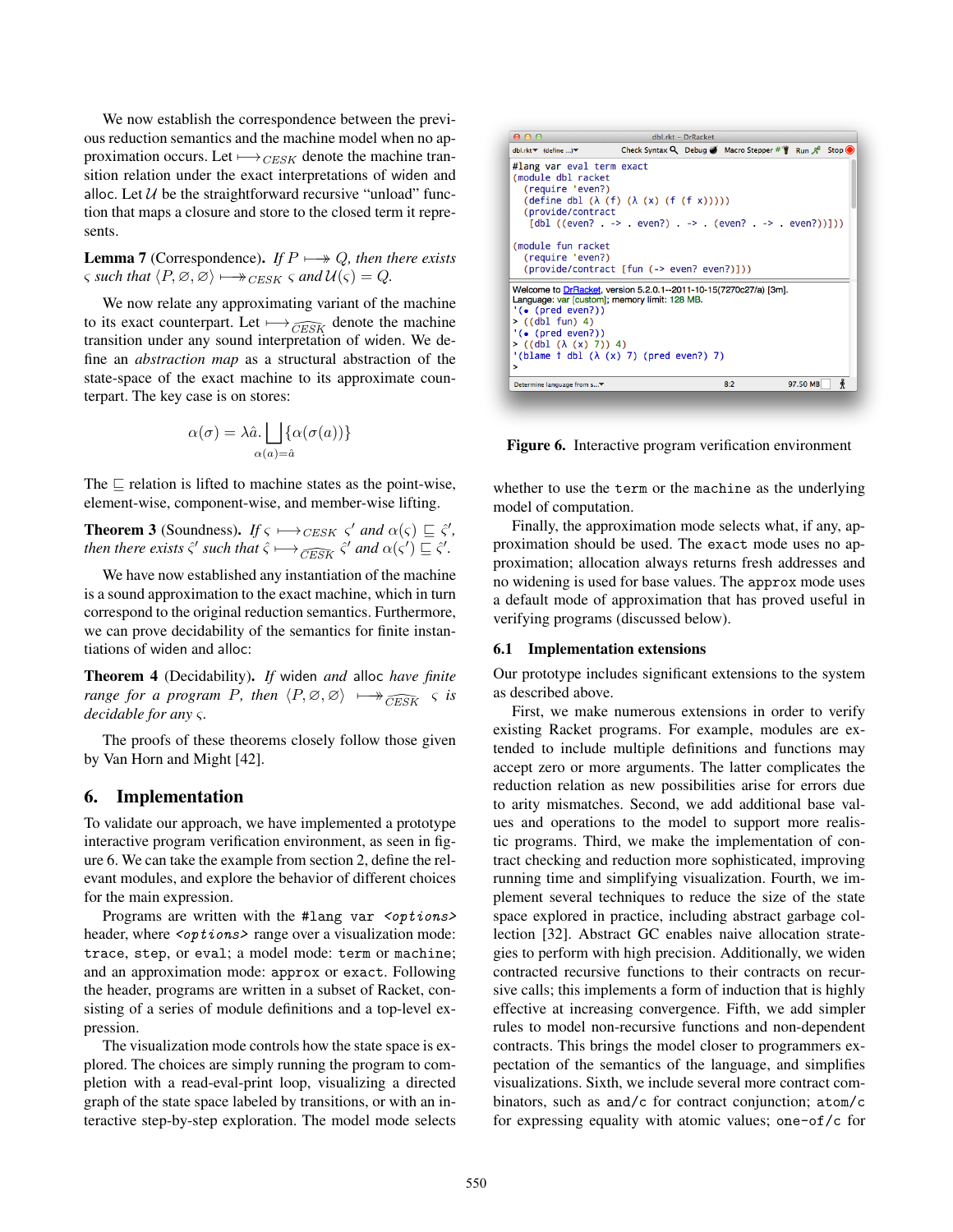finite enumerations; struct/c for structures; and listof and non-empty-listof for lists of values..

Finally, we provide richer blame information, as can be seen in the screen shot of figure [6.](#page-13-1) Our system reports the full complement of information available in Racket's production contract library, which reports the failure of dbl as:

```
> ((dbl (\lambda (x) 7)) 4)
top-level broke (even? \rightarrow even?) \rightarrow(even? \rightarrow even?)on dbl; expected <even?>, given: 7
```
Our prototype is available at [github.com/samth/var](https://github.com/samth/var/) .

## <span id="page-14-1"></span>6.2 Verified examples

We have verified a number of example programs, which fall into three categories:

- small programs with rich contracts such as the example of insertion-sort from the introduction, where verifying contract correctness is close to full functional verification;
- tricky-to-verify programs with simple contracts such as Wright and Cartwright's tautology checker, where our tool proves not only that the function satisfies its boolean? -> boolean? contract, but also that it has no internal run-time type errors; and
- several larger graphical, interactive video games developed according to the program-by-design [\[16](#page-17-15)] approach that stresses data- and contract-driven program design.

In the third category, we were able to automatically verify contract correctness for non-trivial existing programs, including two, Snake and Tetris, developed for our undergraduate programming course. The programs make use of higher-order functions such as folds and maps and construct anonymous (upward) functions. Their contracts include finite enumerations, structures, and recursive (ad-hoc) unions. Here is the key contract definition for the Snake game:

```
(define-contract snake/c
  (struct/c snake
    (one-of/c 'up 'down 'left 'right)
    (non-empty-listof
      (struct/c posn nat? nat?))))
```
We are able to automatically verify these stated invariants, such as that snakes have at least one segment and that it moves in one of four possible directions.

For these examples, we found that simply widening the results of recursive calls with abstract arguments is sufficient to ensure convergence in the semantics given an appropriate fine-grained module decomposition. All of our verified examples are available with our implementation.

# <span id="page-14-0"></span>7. Related work

The analysis and verification of programs and specifications has been a research topic for half a century; we survey only closely related work here.

*Symbolic execution* Symbolic execution [[24\]](#page-17-16) is the idea of running a program, but with abstract inputs. The technique can be used either for testing, to avoid the need to specify certain test data, or for verification and analysis. Over the past 35 years, it has been used for numerous testing and verification tasks. There has been a particular upsurge in interest in the last ten years [\[8](#page-16-0), [9](#page-16-1)], as high-performance SAT and SMT solvers have made it possible to eliminate infeasible paths by checking large sets of constraints.

Most approaches to symbolic execution focus on abstracting first order data such as numbers, typically with constraints such as inequalities on the values. In this paper, we present an approach to symbolic execution based on contracts as symbols, which scales straightforwardly to higherorder values. Despite this focus on higher-order values, the remembered contracts maintained by our system let us constrain symbolic execution to feasible evaluations; using an external solver to decide relationships such as  $\vdash V : C \checkmark$  is an important area of future work.

Recently, under the heading of *concolic execution* [[20,](#page-17-17) [36\]](#page-17-18), symbolic execution has been paired with test generation to analyze software more effectively. We believe that we could effectively use our system as the framework for such a system, by nondeterminstically reducing abstract values to concrete instances.

The only work on higher-order symbolic execution that we are aware of is by Thiemann [[40\]](#page-17-19) on eliminating redundant pattern matches. [Thiemann](#page-17-19) considers only a very restricted form of symbols: named functions partially applied to arguments, constructors, and a top value. This approximation is only sound for a purely functional language, and thus while we could incorporate it into our current symbolic model of Racket, further extensions to handle mutable state rule out the technique. It is unclear whether redundancy elimination would benefit from contracts as symbol.

*Verification of first-order contracts* Over the past ten years, there has been enormous success verifying modular first-order programs, as demonstrated by tools such as the SLAM and Spec# projects [\[3](#page-16-2), [6](#page-16-3), [14](#page-17-11)]. These tools typically operate by abstracting first-order programs in languages such as C to simpler systems such as automata or boolean programs, then model-checking the results for violations of specified contracts.

However, these approaches do not attempt to handle the higher-order features of languages such as Racket, Python, Scala, and Haskell. For instance, the boolean program abstraction employed by SLAM [[2\]](#page-16-4) is inherently first-order: variables can take only boolean values. Our system, in contrast, scales to higher-order language features.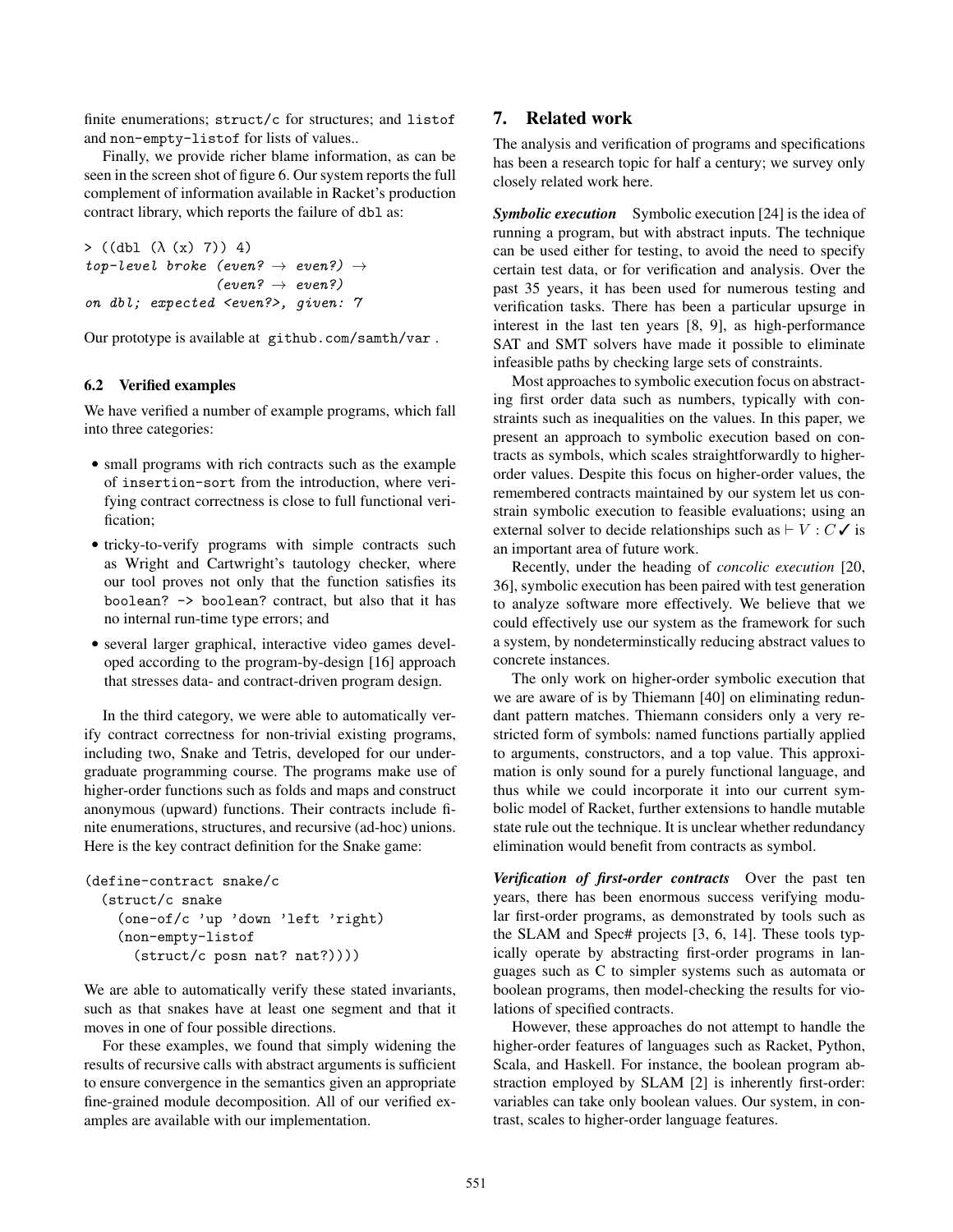Despite the fundamental difference, there are important similarities between this work and ours. The systems all employ nondeterminism extensively to reason about unknown behavior, and abstract the environment by allowing it to take arbitrary actions; as in the havoc statement in Boogie [[14\]](#page-17-11) which we generalize to the havoc function for placing higher-order functions in an arbitrary context.

Additionally, we believe that the techniques used in these existing first-order tools could improve precision for firstorder predicate checks in our system; exploring this is an important avenue for future work.

*Verification of higher-order contracts* The most closely related work to ours is the modular set-based analysis based on contracts of [Meunier et al.](#page-17-20) [\[29](#page-17-21), [30\]](#page-17-20) and the static contract checking of [Xu et al.](#page-17-22) [\[43](#page-17-23), [44](#page-17-22)].

[Meunier et al.](#page-17-20) take a program analysis approach, generating set constraints describing the flow of values through the program text. When solved, the analysis maps source labels to sets of abstract values to which that expression may evaluate. Meunier's system is more limited than ours in several significant ways.

First, the set-based analysis is defined as a separate semantics, which must be manually proved to correspond to the concrete semantics. This proof requires substantial support from the reduction semantics, making it significantly and artificially more complex by carrying additional information used only in the proof. Despite this, the system is unsound, since it lacks an analogue of havoc. This unsoundness has been verified in Meunier's prototype.

Second, while our semantics allows the programmer to choose how much to make opaque and how much to make concrete, Meunier's system always treats the entire rest of the program opaquely from the perspective of each module.

Third, our language of contracts is much more expressive: we consider disjunction and conjunction of contracts, dependent function contracts, and data structure contracts. Our ability to statically reason about contract checks is significantly greater—Meunier's system includes only the simplest of our rules for  $\vdash V : C \checkmark$ .

Finally, Meunier approximates conditionals by the union of its branches' approximation; the test is ignored. This seemingly minor point becomes significant when considering predicate contracts. Since predicate contracts reduce to conditionals, this effectively approximates all predicates as both holding and not holding, and thus *all predicate contracts may both fail and succeed*.

[Xu et al.](#page-17-22) [\[44](#page-17-22)] describe a static contract verification system for Haskell. Their approach is to compile contract checks into the program, using a transformation modeled on Findler and Felleisen [[17](#page-17-0)], simplify the program using the GHC optimizer, and examine the result to see if any contract checks are left in the residual program. In subsequent work, Xu [\[43](#page-17-23)] applies this approach to OCaml, providing a formal account of the simplifier employed, and extend-

ing simplification by using an SMT solver as an oracle for some simplification steps. In both systems, if not all contract checks are eliminated by simplification, the system reports them as potentially failing.

Our approach extends that of [Xu et al.](#page-17-22) in three crucial ways. First, our symbolic execution-based approach allows us to consider full executions of programs, rather than just a simplification step. Second, [Xu et al.](#page-17-22) considers a significantly restricted contract language, omitting conjunction, disjunction, and recursive contracts, as well as contracts that may not terminate, may fail, or include calls to unknown functions. As we saw in section [4](#page-5-1), these extensions add significant complexity and expressiveness to the system. Third, as with [Meunier et al.](#page-17-20)'s work, the user has no control over what is precisely analyzed; indeed, [Xu et al.](#page-17-22) *inline* all noncontracted functions.

Blume and McAllester [[7\]](#page-16-5) provide a semantic model of contracts which includes a definition of when a term is Safe, which is when it can never be caused to produce blame. We use a related technique to verify that modules cannot be blamed, by constructing the havoc context. However, we do not attempt to construct a semantic model of contracts; instead we merely approximate the run-time behaviors of programs with contracts.

*Abstract interpretation* Abstract interpretation provides a general theory of semantic approximation [[10\]](#page-17-24) that relates concrete semantics to an abstract semantics that interprets programs over a domain of abstract values. Our approach is very much an instance of abstract interpretation. The reachable state semantics of CPCF is our concrete semantics, with the semantics of SCPCF as an abstract interpretation defined over the union of concrete values and abstract values represented as sets of contracts. In a first-order setting, contracts have been used as abstract values [\[14](#page-17-11)]. Our work applies this idea to behavioral contracts and higher-order programs.

*Combining expressions with specifications* Giving semantics to programs combined with specifications has a long history in the setting of program refinements [[23\]](#page-17-25). Our key innovations are (a) treating specifications as abstract values, rather than as programs in a more abstract language, (b) applying abstract reduction to modular program analysis, as opposed to program derivation or by-hand verification, and (c) the use of higher-order contracts as specifications.

Type inference and checking can be recast as a reduction semantics [\[27](#page-17-26)], and doing so bears a conceptual resemblance to our contracts-as-values reduction. The principal difference is that Kuan et al. are concerned with producing a *type*, and so all expressions are reduced to types before being combined with other types. Instead, we are concerned with *values*, and thus contracts are maintained as specification values, but concrete values are not abstracted away.

Also related to our specification-as-values notion of reduction is Reppy's [\[34](#page-17-27)] variant of 0CFA that uses "a more refined representation of approximate values", namely types.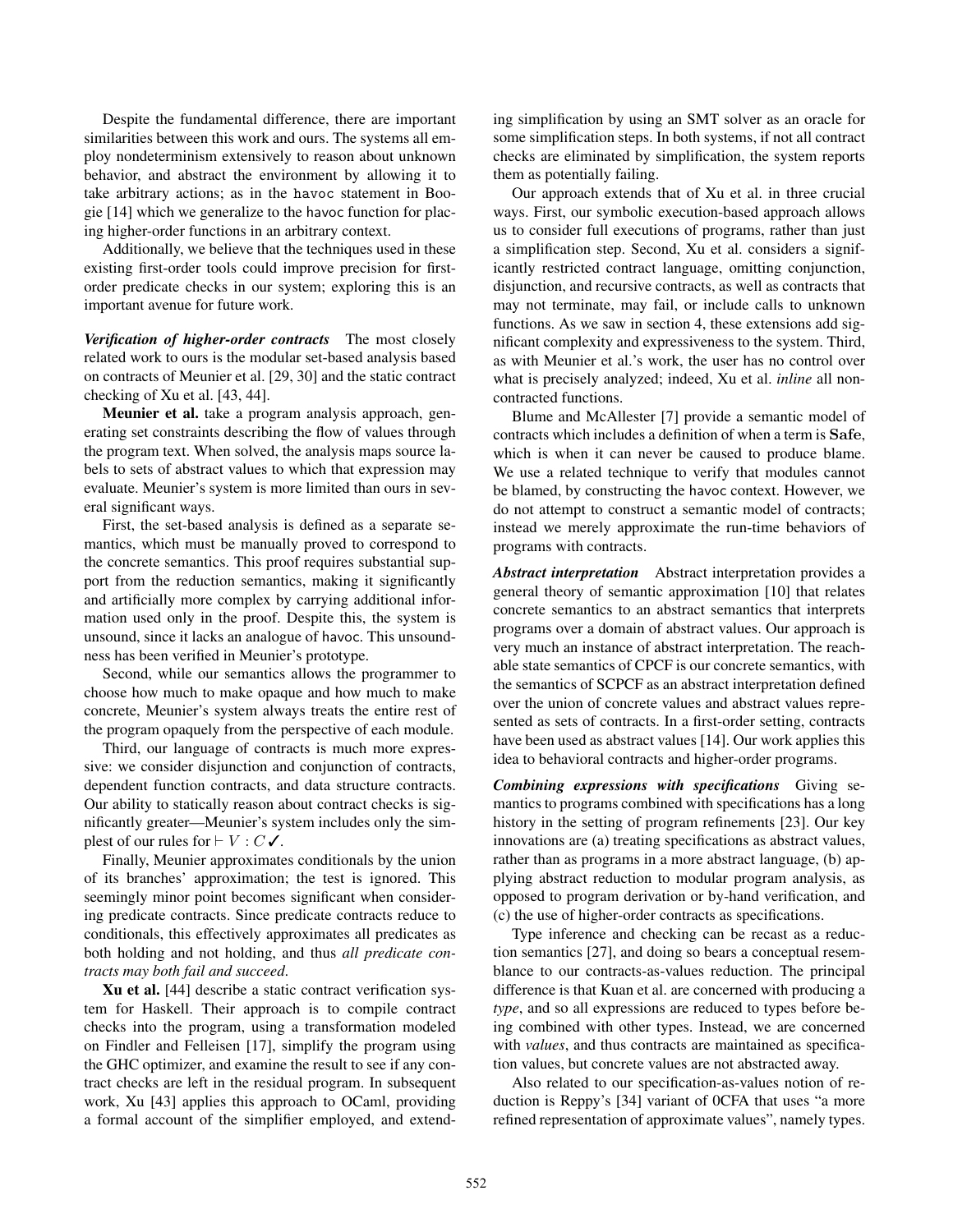The analysis is modular in the sense that all module imports are approximated by their type, whereas our approach allows more refined analysis whenever components are not opaque. Reppy's analysis can be considered as an instance of our framework by applying the techniques of section [5](#page-11-0) and thus could be derived from the semantics of the language rather than requiring custom design.

*Modular program analysis* Shivers [\[38](#page-17-28)], Serrano [\[37](#page-17-29)], and Ashley and Dybvig [\[1](#page-16-6)] address modularity (in the sense of open-world assumptions of missing program components) by incorporating a notion of an *external* or *undefined* value, which is analogous to always using the abstract value • for unknown modules, and therefore allowing more descriptive contracts can be seen as a refinement of the abstraction on missing program components.

Another sense of the words *modular* and *compositional* is that program components can be analyzed in isolation and whole programs can be analyzed by combining these component-wise analysis results. Flanagan [\[18](#page-17-30)] presents a set-based analysis in this style for analyzing untyped programs, with many similar goals to ours, but without considering specifications and requiring the whole program before the final analysis is available. Banerjee and Jensen [\[4](#page-16-7), [5\]](#page-16-8) and Lee et al. [\[28](#page-17-31)] take similar approaches to type-based and 0CFA-style analyses, respectively.

*[Other approaches to higher-order verification](#page-17-32)* Kobayashi et al. [[25,](#page-17-33) [26](#page-17-32)] have recently proposed approaches to verification of temporal properties of higher-order programs based on model checking. This work differs from ours in four important respects. First, it addresses temporal properties while we focus on behavioral properties. Second, it uses externally-provided specifications, whereas we use contracts, which programmers already add to their programs. Third, and most importantly, our system handles opaque components, while model-checking approaches are whole-program. Fourth, it operates on higher-order recursion schemes, a computational model with less power than CPCF, the basis of our development.

Rondon et al. [\[35](#page-17-34)] present Liquid Types, an extension to the type system of OCaml which incorporates dependent refinement types, and automatically discharges the obligations using a solver. This naturally supports the encoding of some uses of contracts, but restricts the language of refinements to make proof obligations decidable. We believe that a combination of our semantics with an extension to use such a solver to decide the  $\vdash V : C \checkmark$  relation would increase the precision and effectiveness of our system.

# 8. Conclusion

We have presented a technique for verifying modular higherorder programs with behavioral software contracts. Contracts are a powerful specification mechanism that are already used in existing languages. We have shown that by using contracts as abstract values that approximate the behavior of omitted components, a reduction semantics for contracts becomes a verification system. Further, we can scale this system both to a rich contract language, allowing expressive specifications, as well as to a computable approximation for automatic verification derived directly from our semantics. Our central lesson is that abstract reduction semantics can turn the semantics of a higher-order programming language with executable specifications into a symbolic executor and modular verifier for those specifications.

*Acknowledgments:* We are grateful to Phillipe Meunier for discussions of his prior work and providing code for the prototype implementation of his system; to Casey Klein for help with Redex; and to Christos Dimoulas for discussions and advice.

We thank our anonymous reviewers for their detailed comments on the submitted paper. This material is based on research sponsored by DARPA under the programs Automated Program Analysis for Cybersecurity (FA8750-12-2- 0106) and Clean-Slate Resilient Adaptive Hosts (CRASH). The U.S. Government is authorized to reproduce and distribute reprints for Governmental purposes notwithstanding any copyright notation thereon.

# **References**

- <span id="page-16-6"></span>[1] J. Michael Ashley and R. Kent Dybvig. A practical and flexible flow analysis for higher-order languages. *ACM Trans. on Program. Lang. Syst.*, 20(4):845–868, 1998.
- <span id="page-16-4"></span>[2] Thomas Ball, Rupak Majumdar, Todd Millstein, and Sriram K. Rajamani. Automatic predicate abstraction of C programs. In *Proceedings of the Conference on Programming Language Design and Implementation*, pages 203–213, 2001.
- <span id="page-16-2"></span>[3] Thomas Ball, Vladimir Levin, and Sriram K. Rajamani. A decade of software model checking with SLAM. *Commun. ACM*, 54(7):68–76, 2011.
- <span id="page-16-7"></span>[4] Anindya Banerjee. A modular, polyvariant and type-based closure analysis. In *Proceedings of the International Conference on Functional Programming*, pages 1–10, 1997.
- <span id="page-16-8"></span>[5] Anindya Banerjee and Thomas Jensen. Modular controlflow analysis with rank 2 intersection types. *Mathematical. Structures in Comp. Sci.*, 13(1):87–124, 2003.
- <span id="page-16-3"></span>[6] M. Barnett, M. Fähndrich, K. R. M. Leino, P. Müller, W. Schulte, and H. Venter. Specification and verification: The Spec# experience. *Commun. ACM*, 54(6):81–91, 2010.
- <span id="page-16-5"></span>[7] Matthias Blume and David McAllester. Sound and complete models of contracts. *J. Funct. Program.*, 16(4–5):375–414, 2006.
- <span id="page-16-0"></span>[8] Cristian Cadar, Vijay Ganesh, Peter M. Pawlowski, David L. Dill, and Dawson R. Engler. EXE: automatically generating inputs of death. In *Proceedings of the Conference on Computer and Communications Security*, pages 322–335, 2006.
- <span id="page-16-1"></span>[9] Cristian Cadar, Daniel Dunbar, and Dawson Engler. KLEE: unassisted and automatic generation of high-coverage tests for complex systems programs. In *Proceedings of the Conference on Operating Systems Design and Implementation*, pages 209–224, 2008.